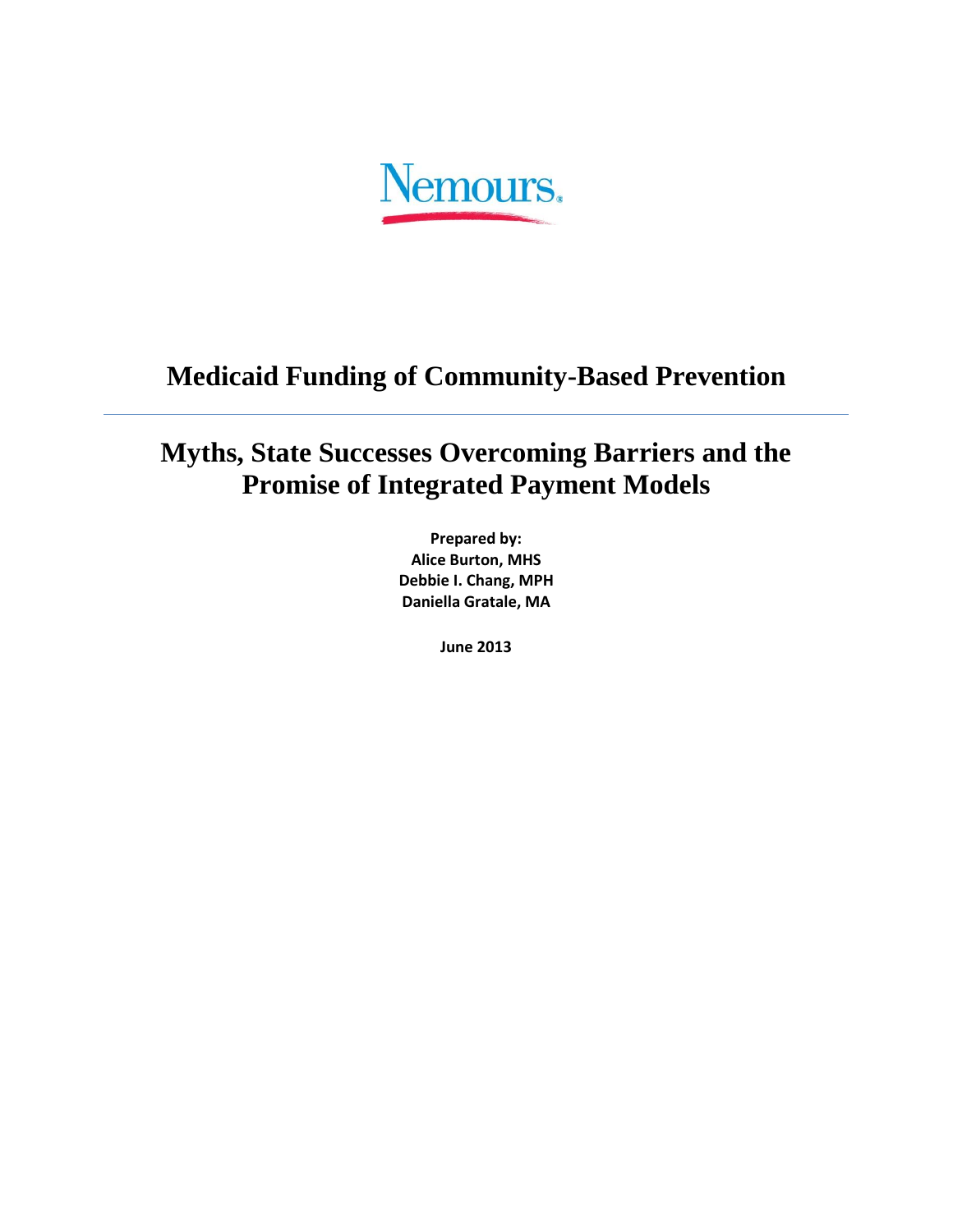#### **Table of Contents**

| Funding Prevention through Managed Care and Integrated Payment Models 15 |  |
|--------------------------------------------------------------------------|--|
| Challenges of Funding Community-Based Prevention through Managed Care 16 |  |
|                                                                          |  |
|                                                                          |  |
|                                                                          |  |

#### **About Nemours**

Nemours is an internationally recognized children's health system that owns and operates the Alfred I. duPont Hospital for Children in Wilmington, Delaware, along with major pediatric specialty clinics in Delaware, Florida, Pennsylvania and New Jersey. In October 2012, we opened the full-service Nemours Children's Hospital in Orlando, Florida. The Nemours promise is to do whatever it takes to treat every child as we would our own. We are committed to making family-centered care the cornerstone of our health system.

Established as The Nemours Foundation through the legacy and philanthropy of Alfred I. duPont, Nemours offers pediatric clinical care, research, education, advocacy and prevention programs to families in the communities we serve. We leverage our entire system to improve the health of our communities by creating unique models, creating new points of access and delivering superlative outcomes. Our investment in children is a response to community health needs as Nemours aims to fulfill our mission to provide leadership, institutions and services to restore and improve the health of children through care and programs not readily available.

#### **Acknowledgement**

The authors wish to acknowledge the contributions of Christopher J. Revere, MPA, Jennifer Weber, MPH, RD and Brandi Robinson, MPH in the review of this paper.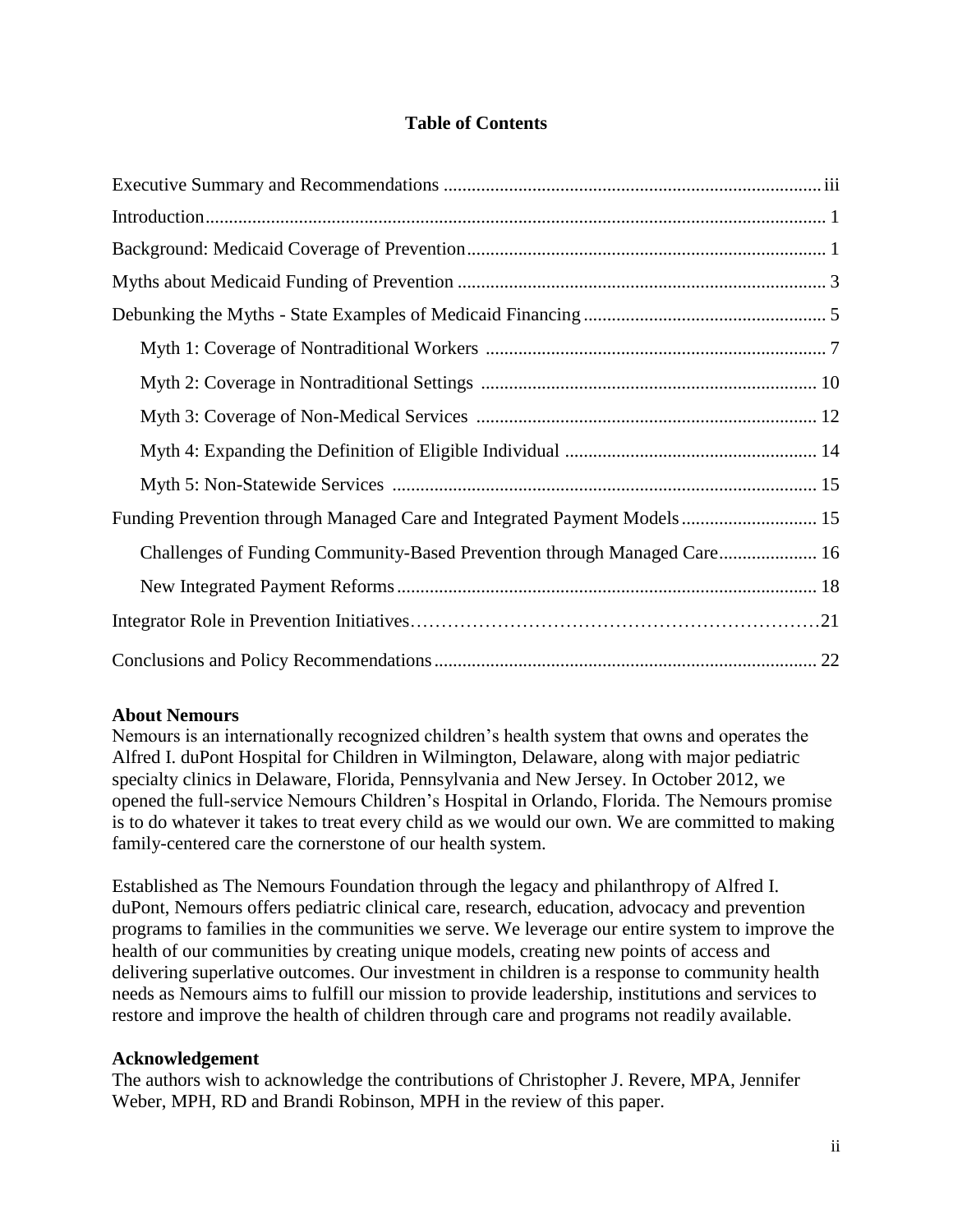# **Executive Summary**

Chronic disease is a significant driver of health care costs in our nation. Federal and state policymakers, health system leaders and others have embraced the goals of improving health, reducing costs and improving the patient experience of care – the Three Part Aim.<sup>i</sup> Prevention strategies can play an important role in achieving these goals.

The Medicaid program stands to benefit from successful prevention strategies because of its disproportionate spending on chronic conditions. The complexity of Medicaid program rules can make financing of some prevention initiatives through Medicaid seem difficult or impossible, leading to myths about what Medicaid can cover. Some states have overcome these challenges to secure Medicaid financing. Other states are making bold new changes to their Medicaid programs that adopt integrated payment reforms which potentially create an environment that encourages a broad range of prevention strategies.

# **Myths about Medicaid Financing of Prevention**

The complexity of Medicaid program rules and some features of prevention initiatives lead to myths about what federal rules will allow Medicaid to cover. Some of the features of prevention initiatives that make it difficult to fund through Medicaid include the use of non-traditional providers or care settings, non-statewide programs or population-based approaches.

Some states have demonstrated success in navigating Medicaid rules to finance prevention initiatives and have been very adept at using Medicaid as part of a braided funding stream to support broad health goals.

Presented below are key myths about Medicaid financing of community-based prevention and state examples that debunk these myths.

## 1. **Myth:** *Medicaid Can't Pay for Nontraditional Providers* **Example***: Medicaid Coverage of Community Health Workers*

Some prevention initiatives rely on new types of providers (such as Community Health Workers (CHWs)) who have not typically been recognized for purposes of reimbursement by Medicaid, Medicare or commercial insurers. Federal Medicaid statute requires that preventive services be recommended by a physician or other licensed practitioner. Current regulations require that services be provided by or under the direction of a physician or other licensed practitioner; however, CMS recently proposed revised regulations that would give states the ability to recognize unlicensed practitioners in the delivery of preventive services. The reality is that while some states have been able to navigate existing Medicaid rules to cover nontraditional providers, it is challenging. Minnesota allows CHWs to reimburse for services through its State Plan, and New Mexico is requiring managed care plans to provide CHW services.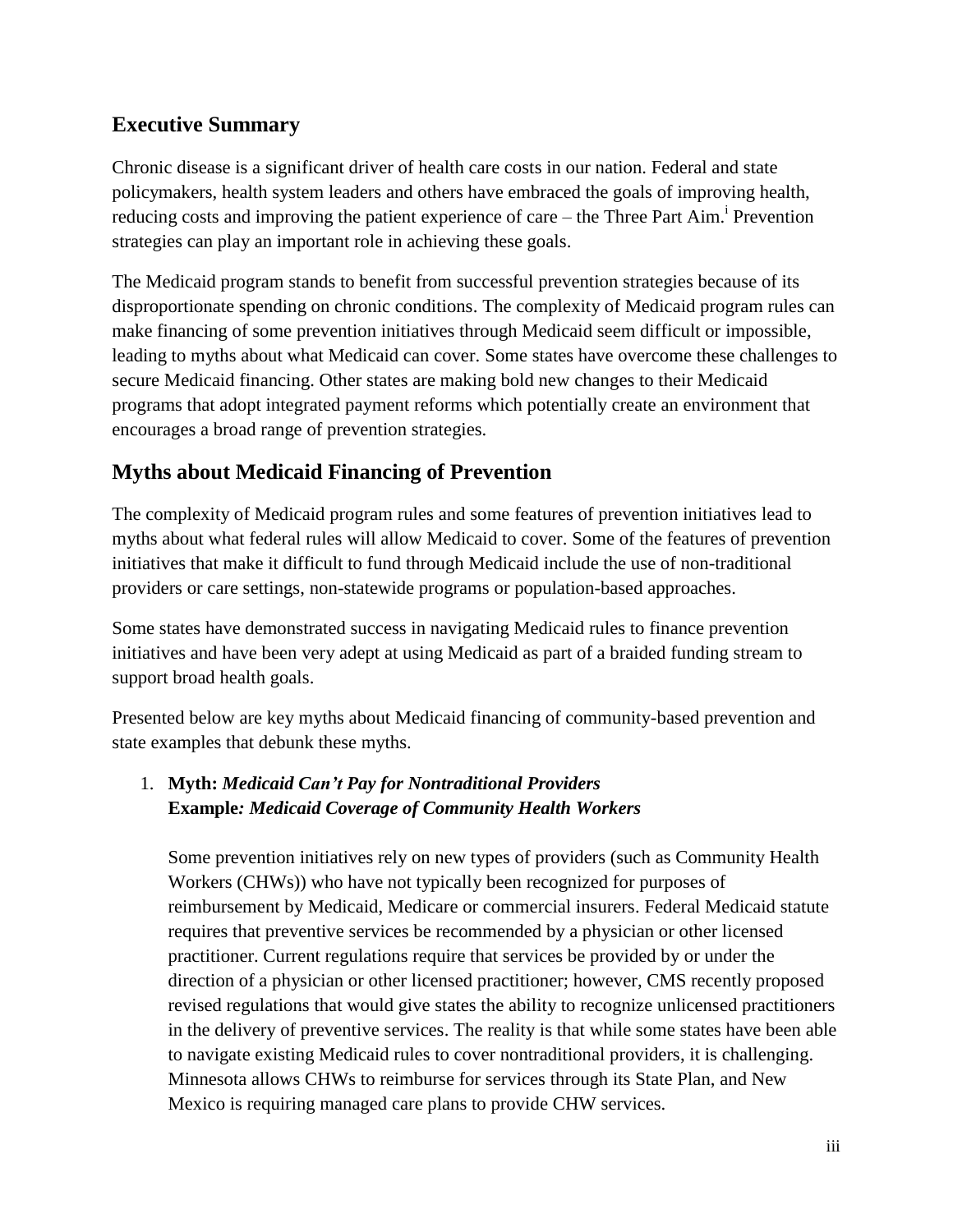### 2. **Myth:** *Medicaid Can't Pay for Services Provided in Nontraditional Settings* **Example***: Medicaid Coverage of Home Visiting*

Some prevention initiatives are provided in community settings and are outside traditional health care settings. Current Medicaid authority allows states to support prevention, health education and counseling regardless of whether these services are delivered in a medical office or clinic, the patient's home, or a community-based setting, such as a child care center. The reality is that several states have been successful in providing comprehensive home visiting programs under their Medicaid program. Michigan's Maternal and Infant Health Program (MIHP) is one of the largest programs financed through direct reimbursement under the traditional Medicaid plan. Other states, such as Kentucky, have used Targeted Care Management to secure Medicaid financing for home visiting. In Minnesota, home visiting is provided as an additional benefit by all 12 managed care organizations. The challenge is that the location of service is often a focal point in the development of these models of care, which can create confusion about what Medicaid will cover. The focal points for the purposes of Medicaid reimbursement must be the specific definition of the services, the qualifications of the providers and who is eligible to receive the service and under what circumstances.

### 3. **Myth:** *Medicaid Can't Pay for Non-Medical Services* **Example***: Medicaid Coverage for Remediation of Environmental Factors*

The Medicaid statute defines a list of required health care services that states must offer and optional health care services that they may choose to offer. For children, the Early and Periodic Screening Diagnosis and Treatment Program (EPSDT) is a required benefit, requiring coverage for screening and diagnostic services and "health care, treatment, and other measures to correct or ameliorate any defects or chronic conditions."ii Effective health care delivery often requires addressing environmental factors that are not traditionally seen as health care delivery. Some states have adopted Bright Futures as the standard for child health or used it as a framework to improve Medicaid and EPSDT services for children. The Bright Futures Guidelines are based on a model of health promotion and disease prevention and address a comprehensive range of services. The reality is that some states have been able to use Medicaid to cover non-medical services that have a health care benefit. Rhode Island's coverage of lead abatement and Massachusetts' Pediatric Asthma Pilot Program demonstrate how the definition of Medicaid benefits can be used to provide Medicaid coverage for remediation of environmental threats for Medicaid eligible children. The challenge is defining which non-medical services may be covered and how, as well as making the case for coverage.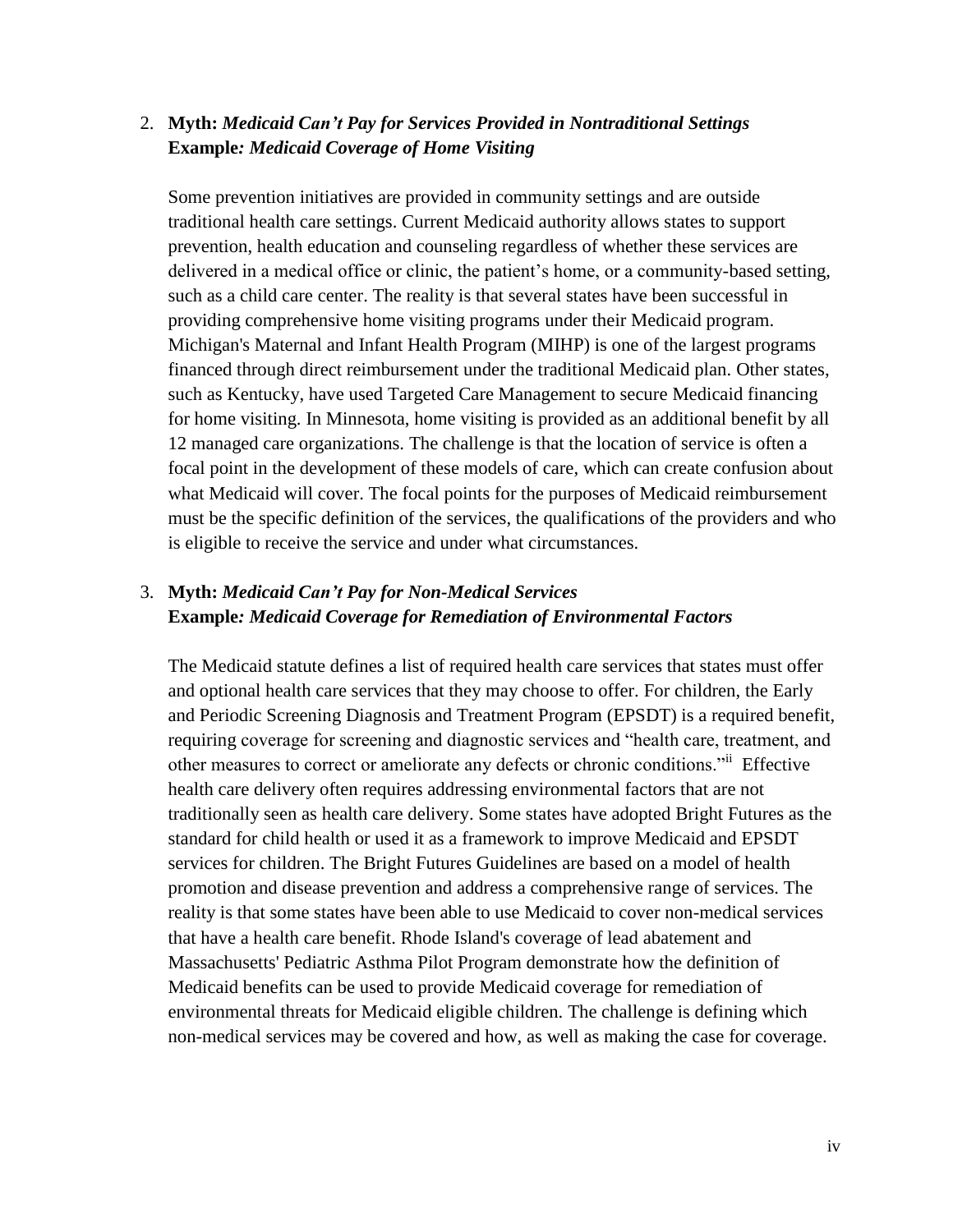### 4. **Myth:** *Medicaid Only Pays for Services to Medicaid Enrolled Individuals* **Examples***: Medicaid Coverage of Services to Parents and Outreach to Eligible Populations*

Medicaid services may only be provided to individuals enrolled in Medicaid. The reality is that in some instances, states have defined who benefits from the service more broadly. For example, Illinois has provided mental health screening to parents of children enrolled in Medicaid even though the parents are not enrolled because there is evidence that parental mental wellness is associated with a child's health and development.<sup>iii</sup> In addition, some states like Virginia have used Medicaid and CHIP to fund outreach to eligible populations. The challenge is navigating Medicaid rules to define who benefits from services.

### **5. Myth:** *Medicaid Can't Pay for Benefits that are Offered on a Non-Statewide Basis* **Examples***: Medicaid Coverage of Local Initiatives*

Community-based prevention strategies often develop out of local community initiatives and are funded at the local level. When policymakers look to Medicaid financing, they can be challenged by trying to make a local model apply across a statewide program. Medicaid is a statewide program, and traditionally Medicaid is required to offer the same services throughout the state. The reality is that there are several federal options for states to use to provide services in limited geographic regions. Orange and Alameda Counties in California are examples of where Medicaid has supported locally based service delivery. Both County initiatives stem from California Proposition 10, which encouraged local decision making and flexibility in the delivery system. The challenge is working with state Medicaid leaders on the complexity of starting up a local program.

# **Funding Prevention through Managed Care and Integrated Payment Models**

Almost three out of four Medicaid beneficiaries are enrolled in managed care models, and virtually all states have some type of managed care model in their Medicaid program. The Medicaid expansion under the ACA is likely to increase the number of members who receive care through a managed care organization because coverage is expanding to the types of populations who are already enrolled in managed care in many states. Further, the ACA has opened the door to demonstrations that embrace newer integrated payment models that in many cases share savings with plans and/or providers.

Medicaid managed care has a long history, and some state managed care programs are quite mature. Risk based managed care payments can create a powerful incentive for plans to offer outreach, prevention or management programs that can avoid high cost chronic care. States' long history with Medicaid managed care may provide some lessons for how new integrated payment models may overcome barriers to financing community-based prevention.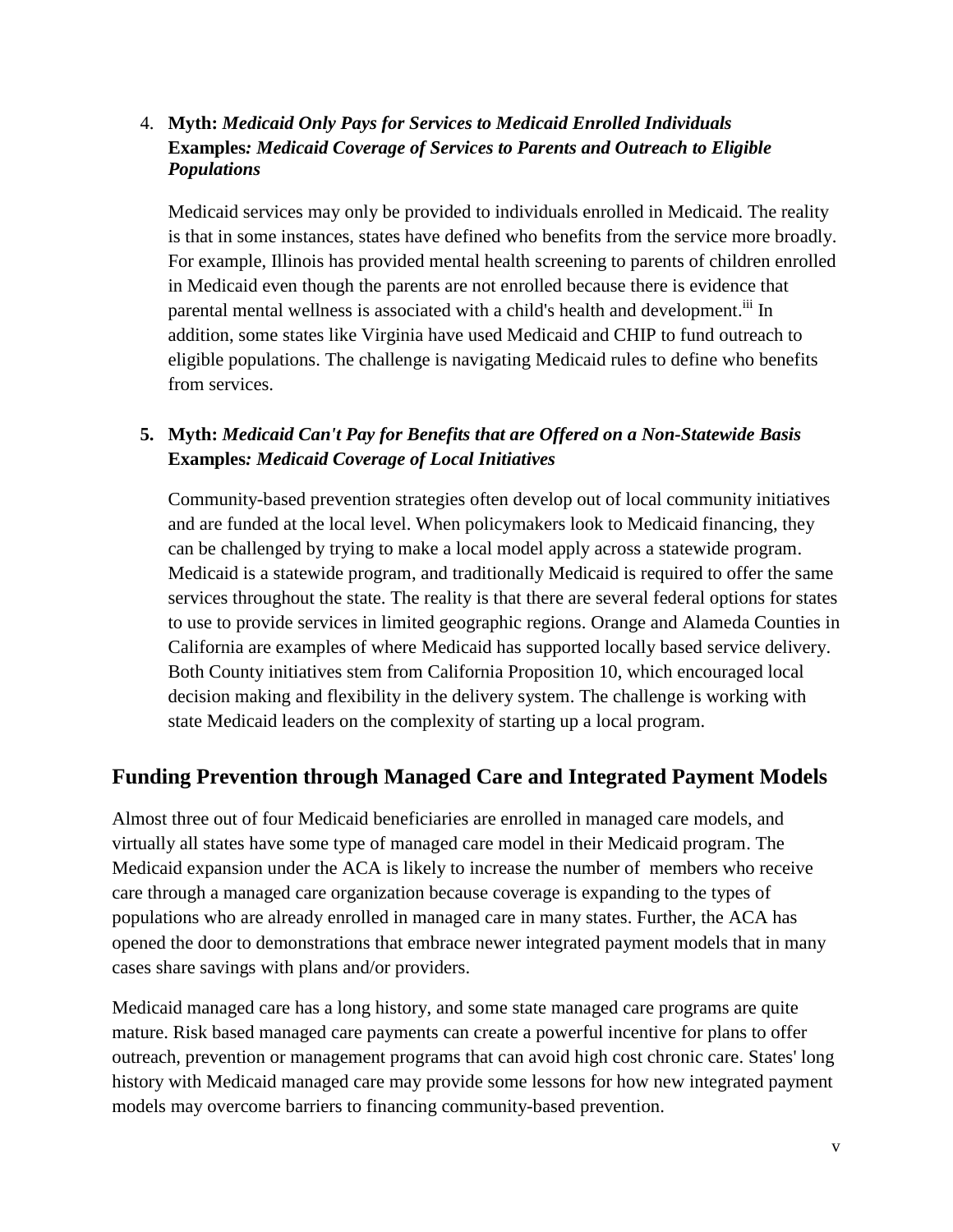In addition to Medicaid managed care models, there is focused attention on payment reforms to lower costs, improve outcomes and improve the patient experience of care under health reform. The Center for Medicare and Medicaid Innovation (CMMI) has offered a number of opportunities to states and others to reform the delivery system. These strategies use payment reforms to integrate payment between payers and providers to align incentives to improve health and reduce costs. These payment models include shared savings models and bundled payments. If these reforms successfully align payment incentives with improved health outcomes, they will create the opportunity for prevention programs that can demonstrate improved care and savings.

Some states are encouraging the development of care coordination strategies in their Medicaid program. CMMI encouraged states to pursue bold new payment models and population health improvements through the State Innovation Models initiative (SIM).

The opportunity to support a broad spectrum of prevention services through managed care and newer integrated payment models is significant. The larger number of Medicaid enrollees served by Managed Care Organizations (MCOs) coupled with financial incentives that would benefit payers and providers for investing in prevention make it highly relevant to consider how prevention services can be financed this way. One of the critical determinants of whether these new payment reforms can be successful in achieving their population health goals is how they are evaluated and encouraged going forward.

# **Integrator Role in Prevention Initiatives**

Dispelling myths about Medicaid financing and fully leveraging it as part of efforts to achieve the Three Part Aim requires an understanding of the complexity of Medicaid and new payment reforms to finance community-based prevention strategies. However, there is an equally important policy development process that is essential to bridging the different environments of Medicaid policymakers and public health leaders to achieve health system transformation.

While the research for this paper focused on the policy levers states used to secure Medicaid financing of community-based prevention, it became clear that the successful efforts to bridge Medicaid and broad health system goals did not happen in a vacuum. There is a unique role for "integrators" - individuals or organizations that can bridge Medicaid, public health and child welfare to provide sustained leadership and champion progress.<sup>iv</sup> Nemours built upon the integrator concept in the paper "Integrator Role and Functions in Population Health Improvement Initiatives." Leveraging Medicaid to fund community-based prevention requires developing significant programmatic details and requires leaders who can drive a sustained partnership between Medicaid and public health. Integrators can navigate the different programmatic requirements, understand data and still see the big picture in order to move positive systems change forward in implementing prevention initiatives. The myths identified in this paper all present potential areas where integrators can navigate challenges in leveraging Medicaid funds for prevention.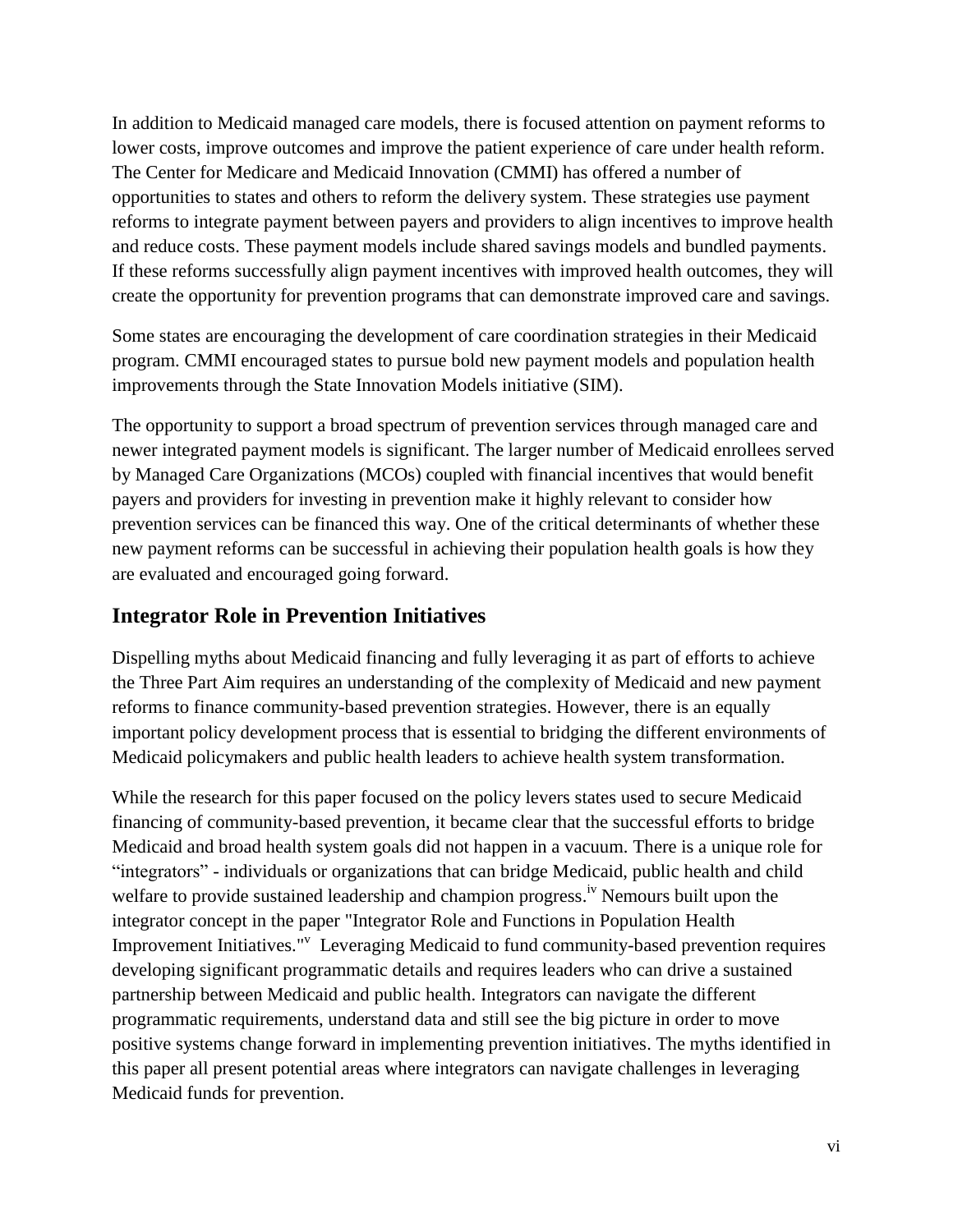Whether it be the example of the long-term effort and process in Minnesota to build the CHW workforce by standardizing training curriculums or the capacity building of organizations like First 5 Alameda to help community based organizations successfully bill Medicaid, the ability to understand how Medicaid can be used and sustained leadership were vitally important to implementing and sustaining progress.

# **Conclusions and Policy Recommendations**

Medicaid funding for community-based prevention services has an important role to play in achieving the transformation of our health care financing and delivery system necessary to achieve the Three Part Aim. The findings in this paper reveal that federal and state policymakers can benefit from dispelling long-held myths, learning how states have been successful in supporting community-based prevention through Medicaid, and recognizing their challenges. States have used different Medicaid financing authorities to successfully secure Medicaid funding for community-based prevention. Integrated payment mechanisms, such as managed care or global payments, hold promise for recognizing the potential of prevention to improve the health of Medicaid enrollees and bend the cost curve, but only if they evaluated in a timeframe that allows the benefits of prevention to be realized. The goals of Medicaid and public health are increasingly aligned. However, leveraging Medicaid to fund community-based prevention requires regulatory flexibility and policy guidance from CMS in addition to partnership with states to develop significant programmatic detail to overcome current myths. It also requires integrators, who can drive a sustained partnership between Medicaid and organizations focused on public health. Implementing the recommendations below will help health care transformation efforts take shape and spread so that the entire population benefits.

### **Policy Recommendations**

The following are strategies policymakers should consider in order to increase opportunities to expand community-based prevention with Medicaid funding to Medicaid beneficiaries. These strategies would help reduce barriers, dispel the myths identified earlier in this paper, and maximize the promise of integrated payment systems to improve health and lower costs.

**1. CMS should adopt as final the proposed revisions to current regulations to provide for Medicaid coverage of preventive services "recommended by a physician or other licensed practitioner."** This regulatory change would permit states to recognize unlicensed providers for reimbursement purposes in the delivery of preventive services as long as a service was recommended by a physician or other licensed provider. This change would make it easier for states to expand access to preventive services provided by nontraditional providers such as CHWs. It also is important to note that this proposed revision would help to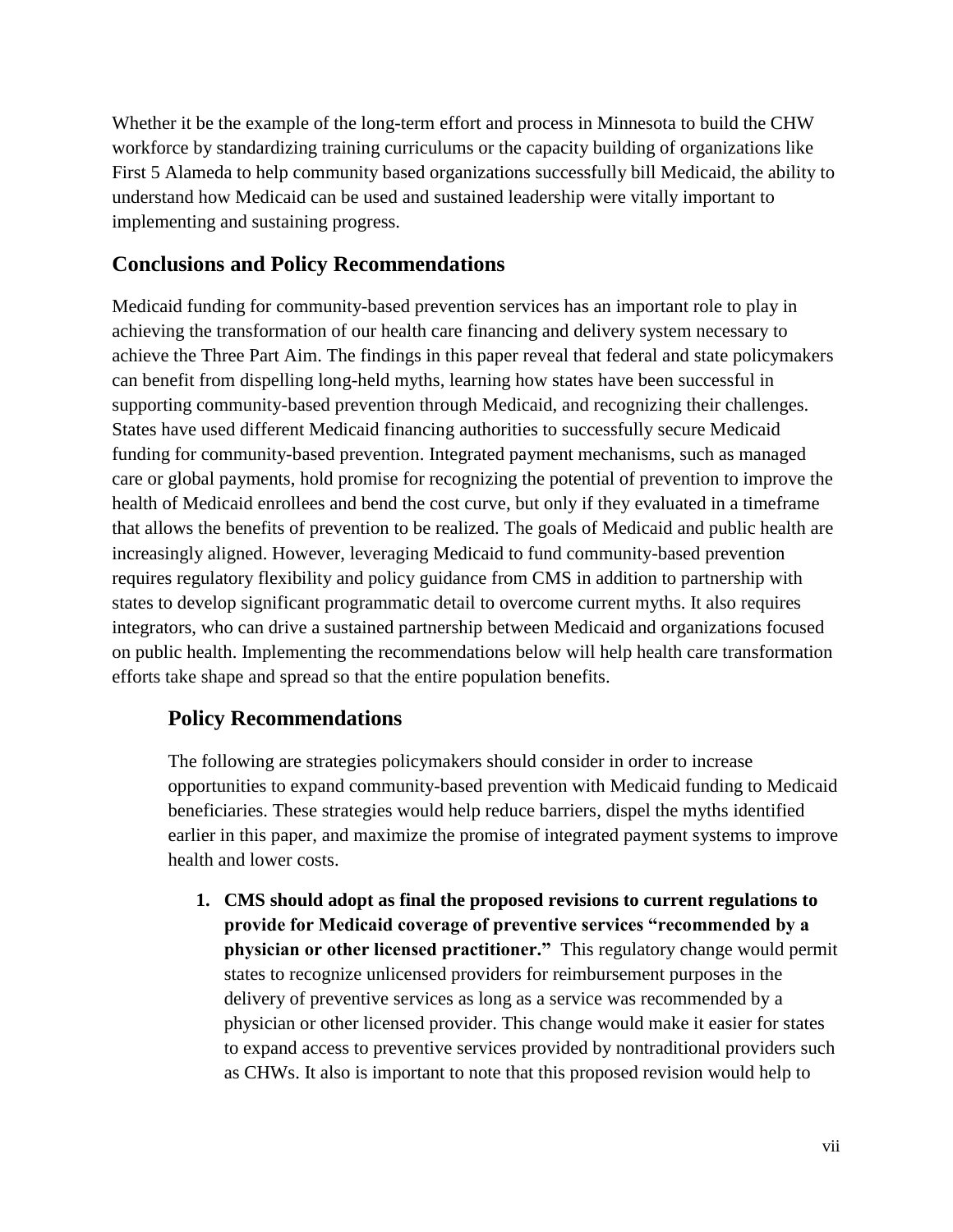make this regulatory provision better reflect the language of the Social Security Act.  $\mathrm{v}$ <sup> $\mathrm{i}$ </sup>

- **2. CMS should provide policy guidance to states to dispel all of the myths identified in this paper.** As part of the state-federal partnership in administering the Medicaid and CHIP programs, CMS policy guidance is crucial to ensuring clarity, fostering innovation, sharing evidence-based best practices, and encouraging coverage of community-based prevention services. For example, guidance on the types of non-medical services that may be covered is particularly important because of the significant influence of environmental factors on health. CMS guidance in this area should build upon Bright Futures and the Guide to Community Preventive Services, recommending its adoption by states as a standard of care for children enrolled in Medicaid and CHIP. Given the complexity of Medicaid, states look to CMS for guidance on what is permissible under federal law. When CMS provides guidance, it focuses the attention of states and others on the possible use of Medicaid financing. Guidance can serve as an invitation for states to pursue initiatives, giving them permission and direction to test new approaches.
- **3. CMS should translate the lessons from the innovation of CMMI awardees into new policy and practice by adopting new policy that reflects the lessons and disseminating both the lessons learned and updated guidance to states about what is working well and what federal authority allows.** The ACA has created many opportunities for innovation, especially through CMMI. These new initiatives are designed to test new approaches to payment and health care delivery that can inform future policy and practice. As we learn more about successful models from the many new initiatives under health reform, CMS and CMMI should harness the lessons learned and encourage their take up by working to adopt new policy and providing clear guidance and encouragement to states. The new payment reforms and innovations hold great promise, but that promise can only be recognized if the lessons are quickly turned into policy for the Medicaid program.
- **4. State and federal policymakers should foster partnerships between public health and Medicaid leaders to encourage collaboration to increase investments in community-based prevention services**. While the goals of public health and Medicaid are increasingly aligned, population-based models and medical models are still two distinct approaches. Public health and Medicaid leaders often have different programmatic experiences and perspectives on budgeting, policy development and implementation. Bridging these worlds to achieve a highly coordinated health care financing and delivery system requires partnership. Bringing these leaders together through collaborative policy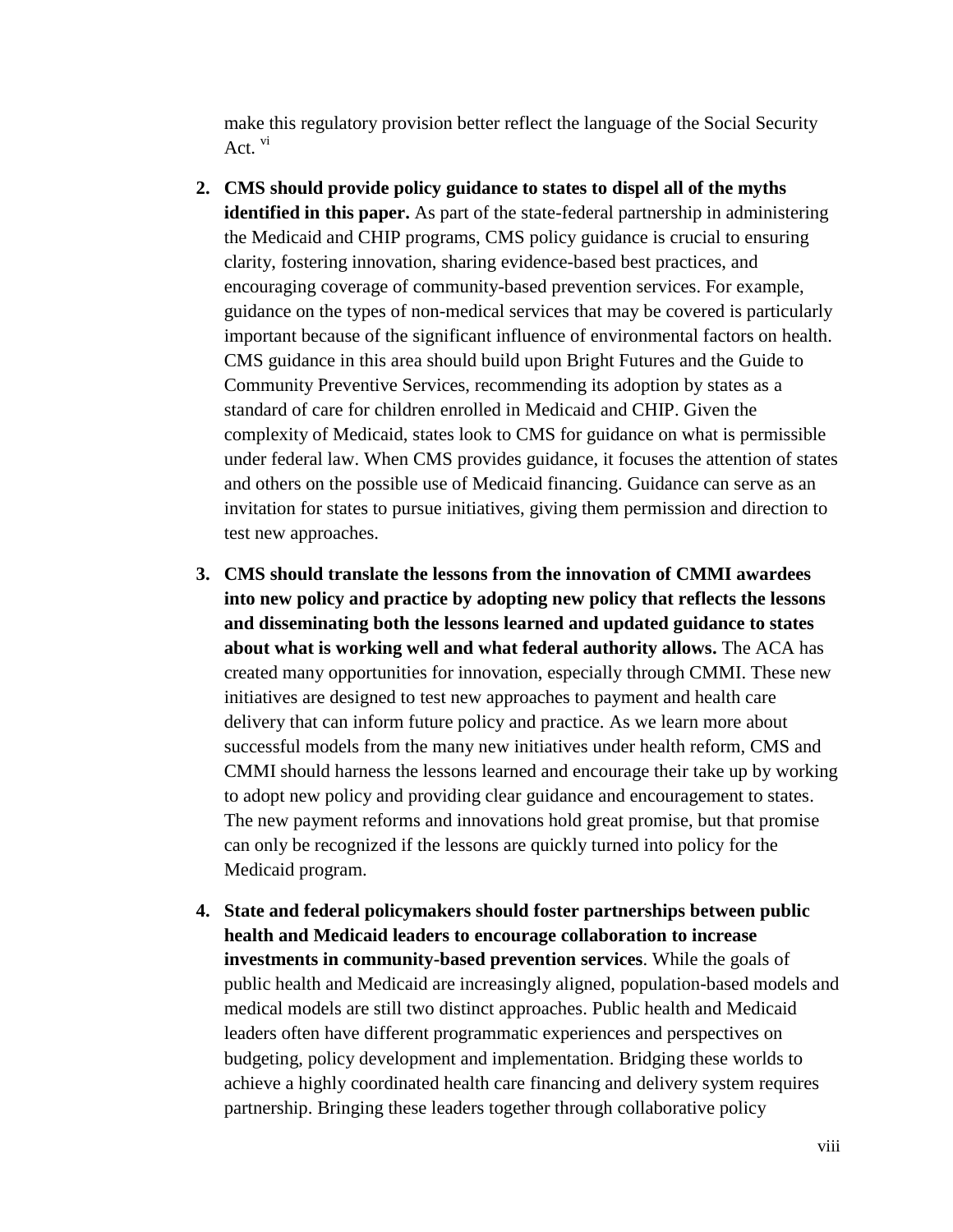development or shared learning communities could encourage partnership and support to continue to empower these leaders.

- **5. CMS should test the concept of financing integrators that lead efforts to integrate Medicaid and public health to achieve common goals**. It takes leadership and sustained effort to think creatively about how Medicaid financing can be leveraged to support common goals of improving health. Medicaid's complexity requires leaders who are capable of identifying systematic issues and opportunities across Medicaid, public health and child welfare. These leaders can be characterized as integrators because of their ability to coordinate across programs. Effective leaders are able to champion initiatives and figure out how to better align Medicaid and public health, as well as leverage funding in a coordinated way from both sources to support prevention initiatives. Recognizing the value and importance of integrators is critical, and allowing this function to be supported with Medicaid funds would be valuable.
- **6. CMS should evaluate integrated payment models over a longer period of time to give prevention strategies (such as obesity prevention) time to demonstrate return on investment and support actuarial analyses of prevention.** CMS has provided a number of ways that states and others can test innovative approaches to financing and delivery of care that result in better health, better care and reduced costs. However, these initiatives are evaluated in ways that may encourage more investment in management of chronic care, rather than population-based strategies. The short timeframe for evaluation misses the opportunity to benefit from primary prevention that could have the most significant long-term impact. CMMI should support actuarial analyses of integrated models of prevention over a long timeframe to better understand how to evaluate the costs, benefits, and savings achieved through prevention initiatives.
- **7. CMS should provide pathways for incremental reforms that may help states achieve the long-term goals of delivery reform and population-based health**. The ACA has provided many opportunities for states to think boldly about reform of payment and delivery systems. But for states that are not ready to take on significant health system reforms, there may not be a clear path for incremental steps to use Medicaid to fund population-based prevention initiatives. CMS should consider providing opportunities to innovate under current law, waivers or demonstrations in the context of smaller and more incremental reforms, similar to the SIM or the Health Care Innovation Challenge. Such opportunities could include testing innovative ideas in sub-regions of a state to mitigate perceived risks.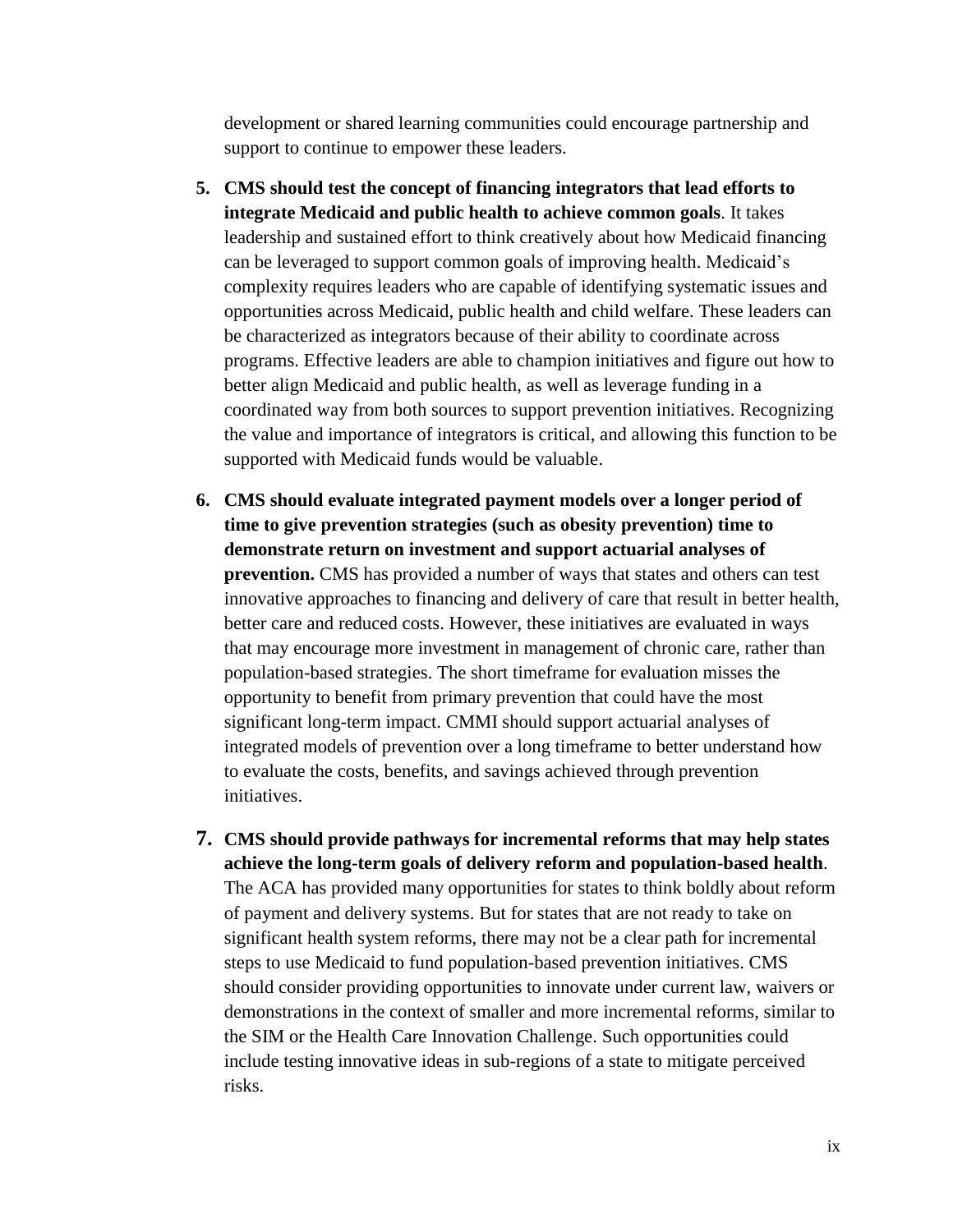# **Introduction**

Chronic disease is a significant driver of health care costs in our nation. Federal and state policymakers, health system leaders and others have embraced the goals of improving health, reducing costs and improving the patient experience of care – the Three Part Aim.<sup>vii</sup> Prevention strategies can play an important role in achieving these goals.

The Medicaid program stands to benefit from successful prevention strategies because of its disproportionate spending on chronic conditions. The complexity of Medicaid program rules can make financing of some prevention initiatives through Medicaid seem difficult or impossible, leading to myths about what Medicaid can cover. Some states have overcome these challenges to secure Medicaid financing. Other states are making bold new changes to their Medicaid programs that adopt integrated payment reforms which potentially create an environment that encourages a broad range of prevention strategies.

This paper describes several key myths about Medicaid financing of prevention and highlights successful efforts by states to fund prevention initiatives through Medicaid, largely focusing on initiatives for children. The paper also discusses the potential for integrated payment reforms to support prevention. Finally, it offers conclusions and recommendations for state and federal policymakers to encourage the use of Medicaid financing of a broad range of prevention initiatives.

# **Background: Medicaid Coverage of Prevention**

Medicaid covers many preventive services and is particularly comprehensive for children under the age of 21 because of the broad protections of the Early and Periodic Screening Diagnosis and Treatment Program (EPSDT). EPSDT requires coverage for screening and diagnostic services and "health care, treatment, and other measures to correct or ameliorate any defects or chronic conditions."<sup>viii</sup> It requires states to provide children with periodic screening, vision, dental, and hearing services. EPSDT also requires states to provide any medically necessary service discovered by the screening services, whether or not such services are covered under the state's Medicaid State Plan.<sup>ix</sup> Services must be available to all Medicaid enrollees under 21 on a statewide basis.

Medicaid coverage for preventive services for adults is generally considered optional, but most states provide coverage. The federal law defines preventive services as "including any medical or remedial services (provided in a facility, a home, or other setting) recommended by a physician or other licensed practitioner of the healing arts within the scope of their practice under State law, for the maximum reduction of physical or mental disability and restoration of an individual to the best possible functional level."<sup>x</sup>

States have the flexibility to define the provider qualifications, settings, payment systems and performance criteria for these services in their State Plan. The Kaiser Commission on Medicaid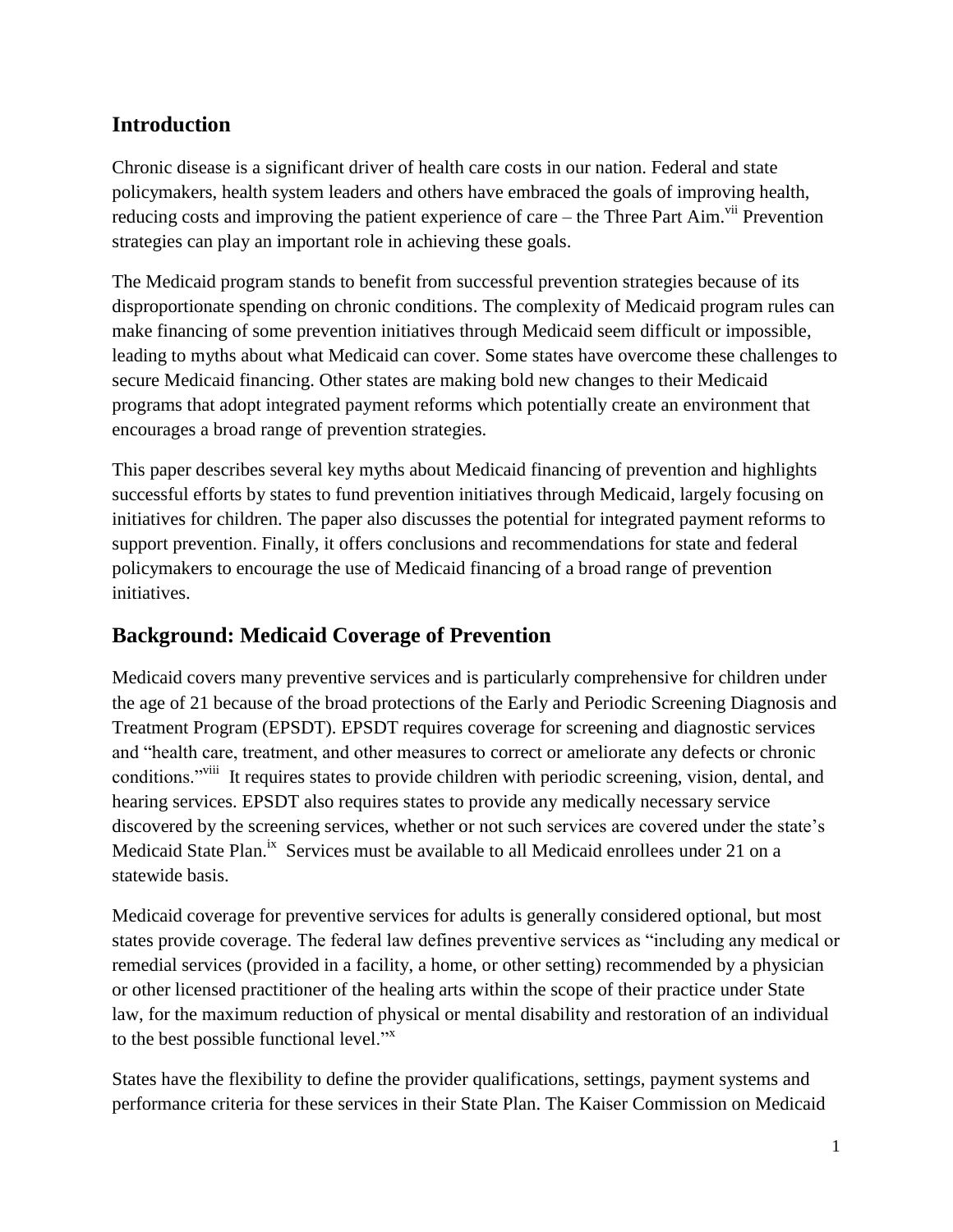and the Uninsured and Health Management Associates recently conducted a study that found 44 states reported covering at least 30 of the 42 prevention services asked about in their survey. $^{x}$ The Affordable Care Act (ACA) further encourages states to offer preventive services to adults. It requires coverage for tobacco cessation programs for pregnant women. It provides for enhanced federal matching funds in 2013 if states provide the preventive services recommended by the US Preventive Services Task Force and vaccines recommended by the Advisory Committee on Immunization Practices without imposing cost-sharing requirements.

However, within the broad range of preventive services, in practice, Medicaid funding is generally limited to coverage of health care services provided to Medicaid enrolled individuals, by providers enrolled in Medicaid, and defined in section 1905(a) of the Social Security Act as "medical assistance." Some community-based prevention initiatives fall outside of this fundamental Medicaid framework because they target a broad population or address environmental factors or other social determinants<sup>1</sup> important to health.<sup>xiixiii</sup> Securing Medicaid financing for a broader continuum of prevention services may require re-defining prevention initiatives in the context of Medicaid – this may mean pushing the boundaries of definitions of services, enrolled individuals or qualifications of providers necessary for Medicaid enrollment, as well as where beneficiaries receive such services. It also requires an understanding of the basic framework of Medicaid, what it allows and the challenges of providing community-based prevention.

- 1. **Medicaid is a federal-state partnership, and there is a single state agency responsible for Medicaid operations in each state**. This means that all Medicaid policy must be developed in partnership with state Medicaid leaders. State Medicaid agencies partner with sister agencies and local officials to provide some Medicaid functions. These collaborations can be challenging because some prevention programs are communitybased and unique to a local area. Medicaid financing for initiatives developed by local public health agencies requires a high degree of collaboration and partnership between state and local leaders.
- 2. **Medicaid is a program that pays for covered services to eligible populations, generally on an individual-basis**. Medicaid will only pay for discrete services offered to individuals enrolled in Medicaid. There is some funding for administrative activities, but for the most part, leveraging Medicaid financing requires defining new prevention initiatives as covered services to enrolled individuals or to groups of individuals. Community-based prevention initiatives are often population-based strategies, rather than individual health services, making it challenging to establish eligibility necessary for Medicaid reimbursement.

l

<sup>&</sup>lt;sup>1</sup> Health is heavily influenced by factors outside the traditional health care realm, including education, employment, income, poverty, housing, and social networks.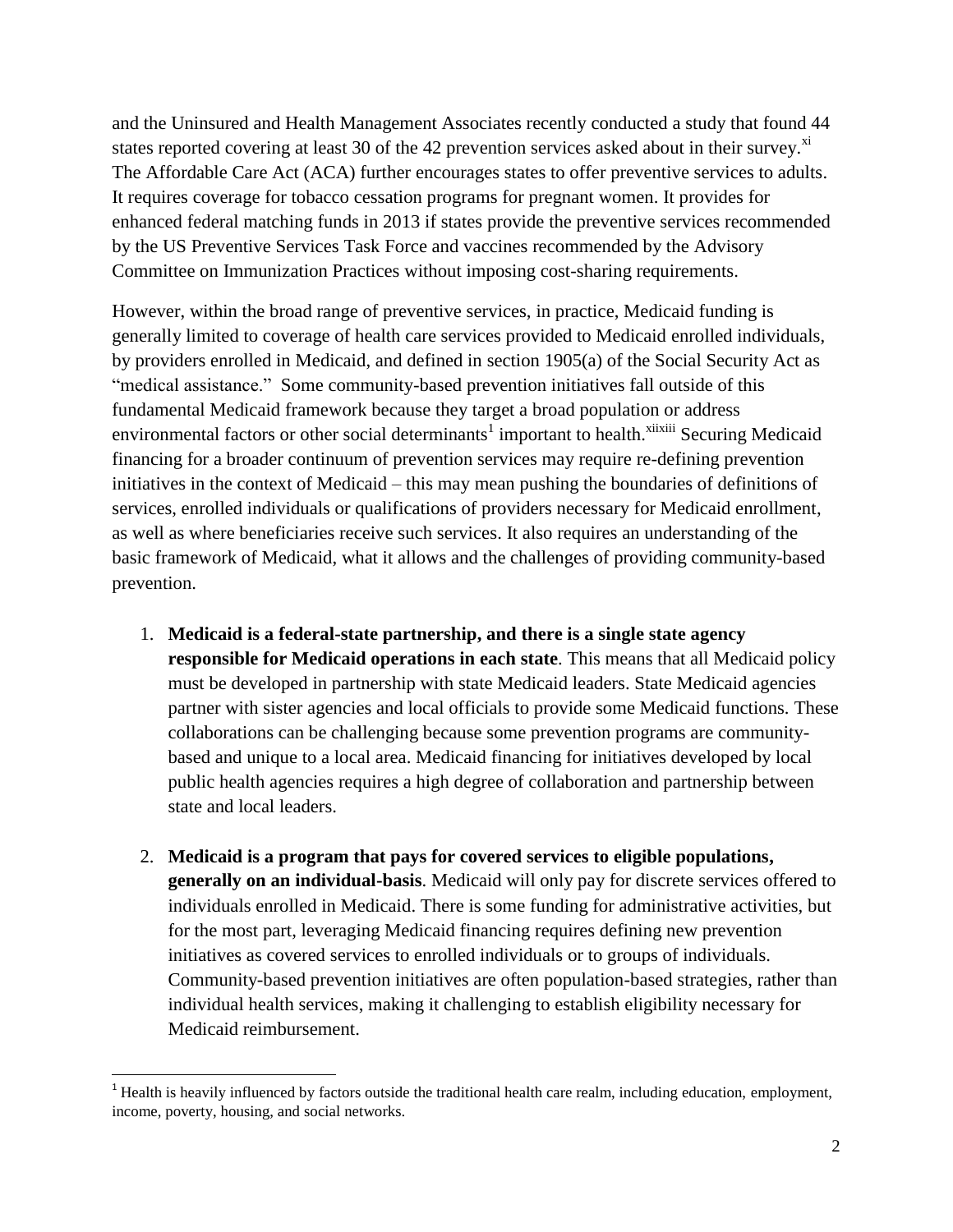- 3. **Medicaid services must be defined in the context of federally-defined required and optional benefits**. Federal rules define categories of required and optional benefits. Covering new prevention initiatives as a Medicaid State Plan service requires specifically defining them as one of these categories of benefits.
- 4. **Medicaid operates under complex federal and state rules, and Medicaid reimbursement can be administratively burdensome**. Numerous federal and state rules govern exactly what can be billed and how. The documentation requirements can be administratively burdensome and potentially outweigh the advantages of leveraging Medicaid financing.
- 5. **Medicaid has waiver authorities and different options that allow for exceptions to the basic framework of Medicaid**. These authorities allow for Medicaid to continue to evolve and innovate, especially under growing pressures to reduce costs and improve health outcomes. There are a number of ways that states can seek exceptions to Medicaid rules that create potential opportunities to fund prevention.

# **Myths About Medicaid Financing of Prevention**

The complexity of Medicaid program rules and some features of prevention initiatives lead to a few key myths about what federal rules will allow Medicaid to cover. Some of the features of prevention initiatives that make it difficult to fund through Medicaid include the use of nontraditional providers or care settings, non-statewide programs or population-based approaches. These myths about Medicaid coverage of prevention are discussed below:

#### 1. **Myth:** *Medicaid Can't Pay for Nontraditional Providers*

Some prevention initiatives rely on new types of providers (such as Community Health Workers (CHWs)) who have not typically provided services reimbursed by Medicaid, Medicare or commercial insurers. These evolving professional fields can lack formal accreditation or training programs. Federal Medicaid statute requires that preventive services be recommended by a physician or other licensed practitioner. xiv The current enabling regulations go further, requiring preventive services be provided by or under the direction of a physician or other licensed practitioner.<sup>xv</sup> However, CMS recently proposed revisions to 42 CFR 440.130(c), which if finalized, would give states the ability to recognize unlicensed practitioners in the delivery of preventive services. These proposed revisions will require that preventive services be *recommended* by a physician or other licensed practitioner, rather than *provided* by them.<sup>xvi</sup> This regulatory change is important as it allows Medicaid financing for the services provided by these new types of professionals rather than requiring states to establish licensure standards. The latter can be a complex task, potentially raising politically contentious scope of practice issues.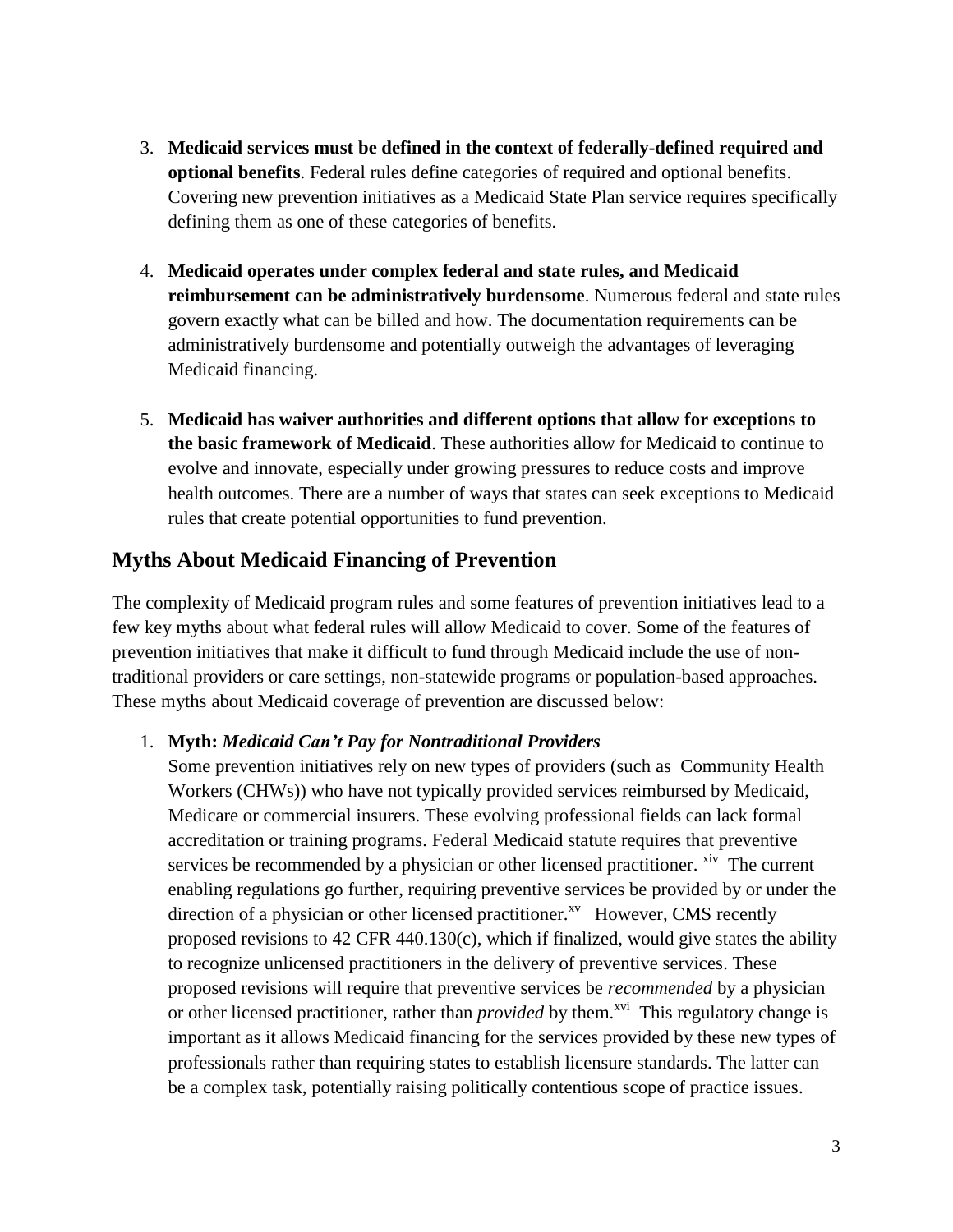Further, states' regulatory oversight of health professional is outside the purview of the Medicaid programs and often housed in separate agencies, necessitating parallel and coordinated efforts to define standards for evolving professions.

#### 2. **Myth:** *Medicaid Can't Pay for Services Provided in Nontraditional Settings*

Some prevention initiatives are provided in community settings and are outside traditional health care settings. For example, health screenings provided in senior centers, nutrition counseling in a grocery store or school-based counseling services, can be important prevention services provided outside of health care facilities. Current Medicaid authority allows states to support prevention, health education and counseling regardless of whether these services are delivered in a medical office or clinic, the patient's home, or a community-based setting, such as a child care center. The challenge is that the location of service is often a focal point in the development of these models of care. The focal points for the purposes of Medicaid reimbursement must be the specific definition of the services, the qualifications of the providers and who is eligible to receive the service and under what circumstances.

#### 3. **Myth:** *Medicaid Can't Pay for Non-Medical Services*

The Medicaid statute defines a list of required health care services that states must offer and optional health care services that they may choose to offer. Care coordination services are allowed under Medicaid. For children, EPSDT is a required benefit, and it requires coverage for screening and diagnostic services and "health care, treatment, and other measures to correct or ameliorate any defects or chronic conditions."<sup>xvii</sup> States have covered non-medical services under Medicaid for children under EPSDT when recommended by a physician. Some states have adopted Bright Futures as the standard for child health or used it as a framework to improve Medicaid and EPSDT services for children. Bright Futures, widely recognized as an evidence-driven resource for pediatricians, families and child advocates, uses a developmentally based approach to address children's health needs in the context of family and community.<sup>xviii</sup> The Bright Futures Guidelines are based on a model of health promotion and disease prevention and address a comprehensive range of services. States have also covered non-medical services under Home and Community Based options that are designed to support individuals in the community rather than requiring institutional care or under waivers. The challenge is defining which non-medical services may be covered and how, as well as making the case for coverage.

#### 4. **Myth:** *Medicaid Only Pays for Services to Medicaid Enrolled Individuals*

Medicaid services may only be provided to individuals enrolled in Medicaid. However, in some instances, states have defined who benefits from the service more broadly. For example, some states have provided mental health screening to parents of children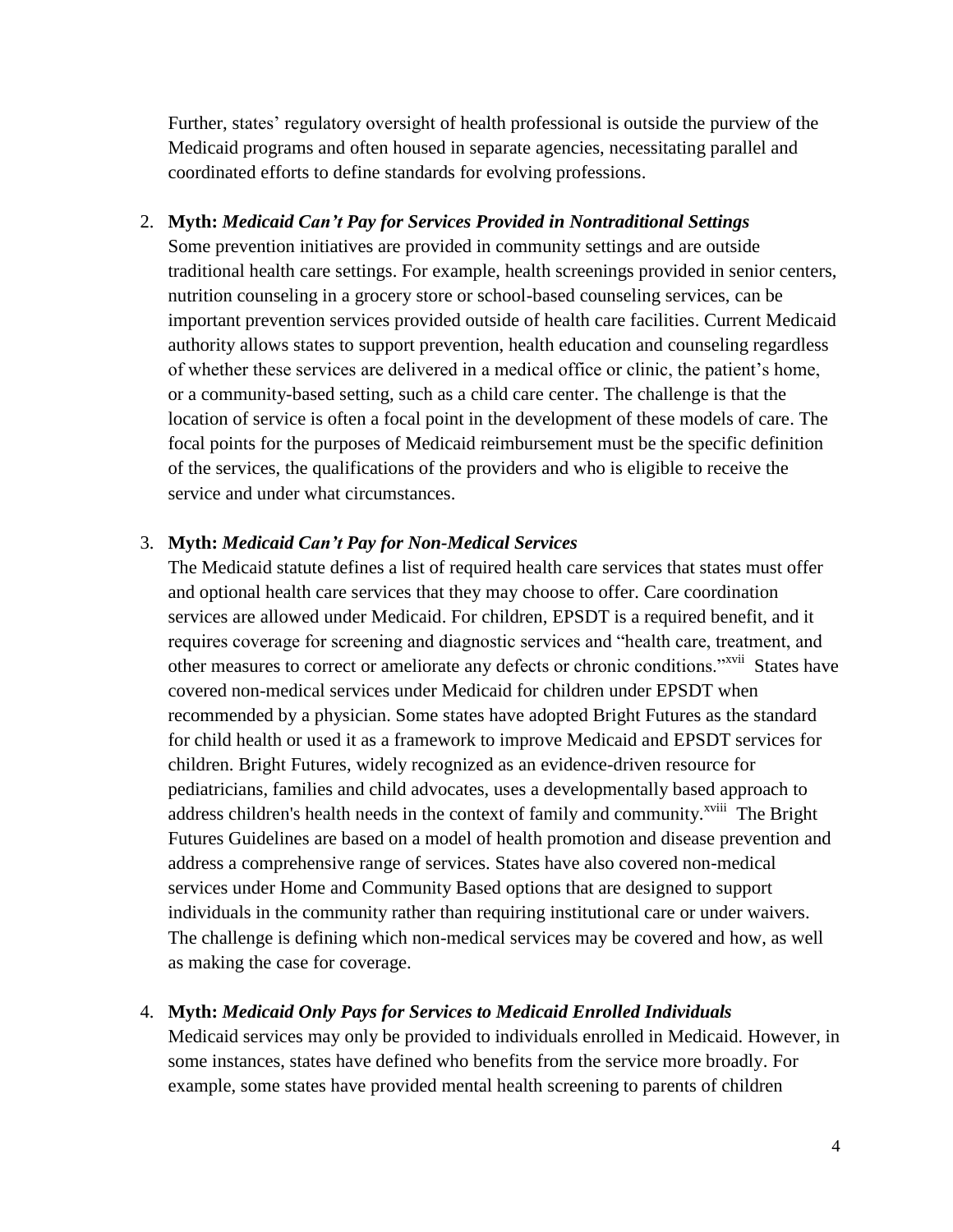enrolled in Medicaid even though the parents are not enrolled because there is evidence that parental mental wellness is associated with a child's health and development. <sup>xix</sup> Most states cover children at a higher income level than parents, and while pregnant women get Medicaid at a higher income level, they lose Medicaid post partum. When the ACA is fully implemented in 2014 and many states expand Medicaid coverage for adults, there will be less of a gap in coverage between children and their parents. The challenge is navigating Medicaid rules to define who benefits from services.

5. **Myth:** *Medicaid Can't Pay for Benefits that are Offered on a Non-Statewide Basis* Community-based prevention strategies often develop out of local community initiatives and are funded at the local level. When policymakers look to Medicaid financing, they can be challenged by trying to make a local model apply across a statewide program. Medicaid is a statewide program, and traditionally Medicaid is required to offer the same services throughout the state. However, there are several federal options for states to use to provide services in limited geographic regions. States may offer Medicaid services on a non-statewide basis through their managed care programs, provide Targeted Case Management services in limited geographic regions, or use waiver authority to waive statewide requirements. The ACA's new Health Home option may be provided in limited geographic areas. However, Medicaid is still administered as a statewide program, sometimes making it difficult for local initiatives to be championed through Medicaid.

# **Debunking the Myths – State Examples of Medicaid Financing**

States have demonstrated success in navigating Medicaid rules to finance prevention initiatives. Some states have been very adept at using Medicaid as part of a braided funding stream to support broad health goals. There are a few ways states have historically secured Medicaid financing for prevention. These federal authorities as well as new options available under the ACA are summarized in Table 1.

There are numerous examples of states financing prevention initiatives by leveraging Medicaid funds. Presented below are just a few examples of where states have secured Medicaid financing to debunk the myths described above. This is not meant to be a comprehensive discussion of these state efforts or a complete inventory of all state efforts. Examples that address the first three myths (coverage for nontraditional workers, coverage in nontraditional settings, and coverage for nonmedical services) are described in greater detail. Examples that address the remaining two myths are more generally discussed.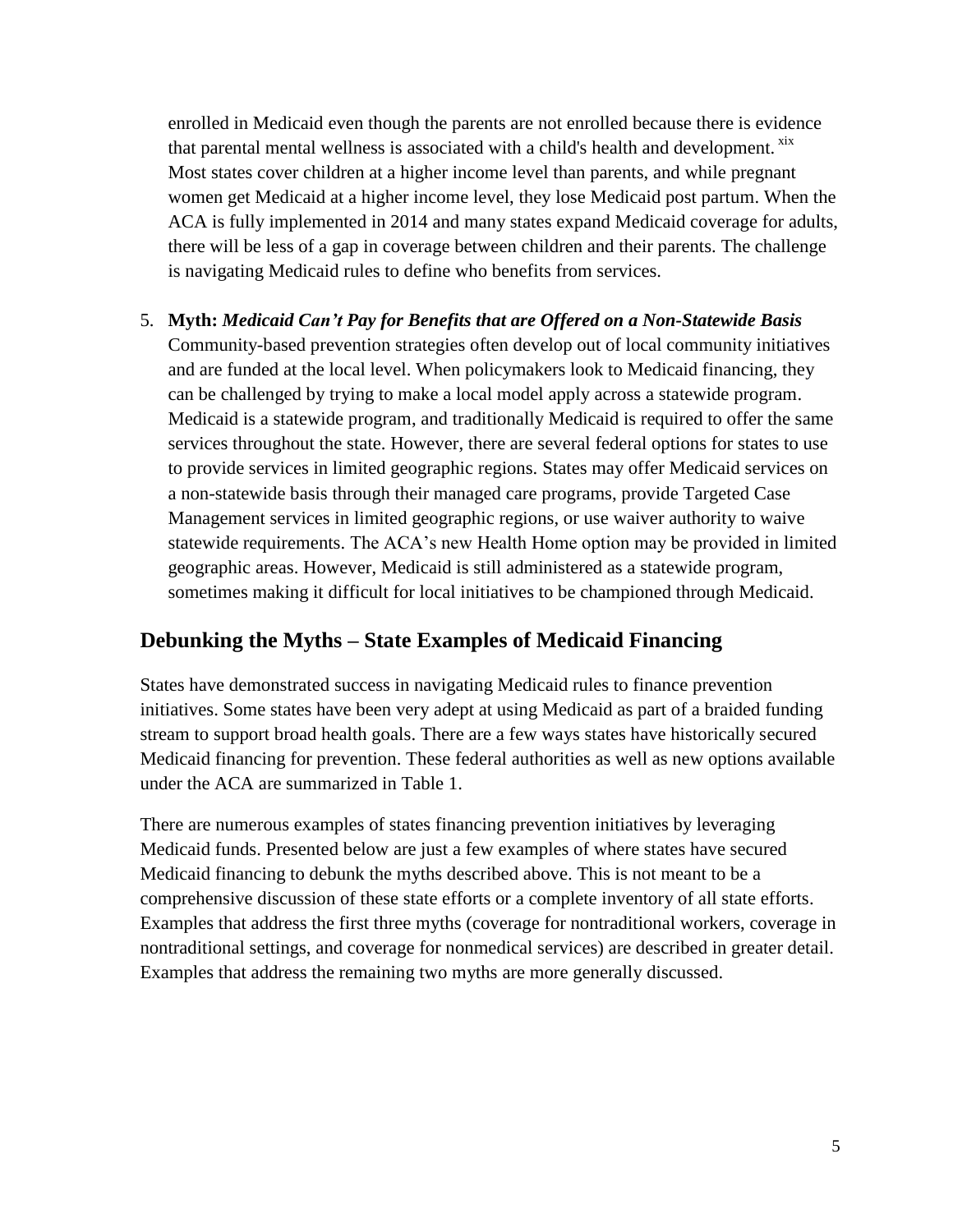| Table 1: Federal Medicaid Financing Authorities                                                                   |                                    |                                                                         |  |  |  |
|-------------------------------------------------------------------------------------------------------------------|------------------------------------|-------------------------------------------------------------------------|--|--|--|
|                                                                                                                   | Authority                          | Description                                                             |  |  |  |
|                                                                                                                   | <b>Medicaid Covered Service</b>    | Medicaid allows direct reimbursement for services covered under the     |  |  |  |
|                                                                                                                   | (Section $1905(a)$ )               | Medicaid State Plan. Medicaid statute defines required and optional     |  |  |  |
|                                                                                                                   |                                    | services. Service must be offered to all recipients statewide.          |  |  |  |
|                                                                                                                   | <b>Enhanced Prenatal Benefit</b>   | Allows states to provide additional services to pregnant women          |  |  |  |
|                                                                                                                   | (42 CFR §440.250)                  | compared to what the state provides to other Medicaid-eligible          |  |  |  |
|                                                                                                                   |                                    | individuals as long as the services are related to pregnancy or         |  |  |  |
|                                                                                                                   |                                    | conditions that may complicate pregnancy.                               |  |  |  |
|                                                                                                                   | <b>Research and Demonstration</b>  | Broad waiver authority at the discretion of the Secretary to approve    |  |  |  |
|                                                                                                                   | Waivers (Section 1115)             | projects that test policy innovations to further the objectives of the  |  |  |  |
|                                                                                                                   |                                    | Medicaid program. Waivers are required to be budget neutral over 5      |  |  |  |
|                                                                                                                   |                                    | years.                                                                  |  |  |  |
|                                                                                                                   | <b>Managed Care Waivers</b>        | Provides flexibility to: 1. Implement a managed care delivery system    |  |  |  |
|                                                                                                                   | (Section $1915(b)$ )               | that restricts the types of providers that people can use to get        |  |  |  |
|                                                                                                                   |                                    | Medicaid benefits; 2. Allow a county or local government to act as a    |  |  |  |
|                                                                                                                   |                                    | choice counselor or enrollment broker in order to help people pick a    |  |  |  |
|                                                                                                                   |                                    | managed care plan; 3. Use the savings that the state gets from a        |  |  |  |
|                                                                                                                   |                                    | managed care delivery system to provide additional services; or 4.      |  |  |  |
|                                                                                                                   |                                    | Restrict the number or type of providers who can provide specific       |  |  |  |
|                                                                                                                   |                                    | Medicaid services (such as disease management or transportation).       |  |  |  |
|                                                                                                                   | Home- and Community-Based          | Permits states to offer a variety of long-term care services (including |  |  |  |
|                                                                                                                   | Services Waivers                   | habilitation) in home- and community-based settings to individuals      |  |  |  |
|                                                                                                                   | (Section 1915(c))                  | (including children) who meet an institutional level of care.           |  |  |  |
|                                                                                                                   | <b>Targeted Case Management</b>    | Helps beneficiaries gain access to medical, social, educational and     |  |  |  |
|                                                                                                                   | (42 CFR §440.169 and 42            | other services; waives rules that comparable services be offered to all |  |  |  |
|                                                                                                                   | CFR §441.18)                       | enrollees statewide; allows states to specify provider qualifications.  |  |  |  |
|                                                                                                                   | <b>Administrative Case</b>         | Helps beneficiaries gain access to Medicaid services; may include       |  |  |  |
|                                                                                                                   | Management                         | eligibility, outreach and prior authorization.                          |  |  |  |
| Pre-ACA                                                                                                           | <b>Managed Care</b>                | States that contract with Managed Care Organizations (MCOs) pay a       |  |  |  |
|                                                                                                                   |                                    | capitated amount to an MCO that in turn can pay for services that are   |  |  |  |
|                                                                                                                   |                                    | not otherwise required by Medicaid.                                     |  |  |  |
|                                                                                                                   | Section 1945 Health Home           | Provides 90% federal matching funds for states to provide Health        |  |  |  |
|                                                                                                                   | <b>State Plan Option</b>           | Home Option to coordinate care for people with Medicaid who have        |  |  |  |
|                                                                                                                   |                                    | chronic conditions. Health Home Services include comprehensive          |  |  |  |
|                                                                                                                   |                                    | care management, care coordination, health promotion,                   |  |  |  |
|                                                                                                                   |                                    | comprehensive transitional care/follow-up, patient and family           |  |  |  |
|                                                                                                                   |                                    | support and referrals to community and social support services, and     |  |  |  |
|                                                                                                                   |                                    | use of health information technology.                                   |  |  |  |
| ACA                                                                                                               | <b>Demonstration Opportunities</b> | CMMI has created new payment reform demonstrations including:           |  |  |  |
|                                                                                                                   | under the Center for Medicare      | Innovation Challenge Awards, State Innovation Models, Shared            |  |  |  |
|                                                                                                                   | and Medicaid Innovation            | Savings and Bundled Payments, Pioneering ACOs. Some of these            |  |  |  |
|                                                                                                                   | (CMMI)                             | models have encouraged the use of Community Health Workers.             |  |  |  |
| Table adapted from "Medicaid Financing of Early Childhood Home Visiting Programs: Options, Opportunities, and     |                                    |                                                                         |  |  |  |
| Challenges," Pew/NASHP, June 2012 and "At-a-Glance" Guide to Federal Medicaid Authorities Useful in Restructuring |                                    |                                                                         |  |  |  |

Medicaid health Care Delivery or Payment," Integrated Care Resource Center, April 2012.

#### **Table 1: Federal Medicaid Financing Authorities**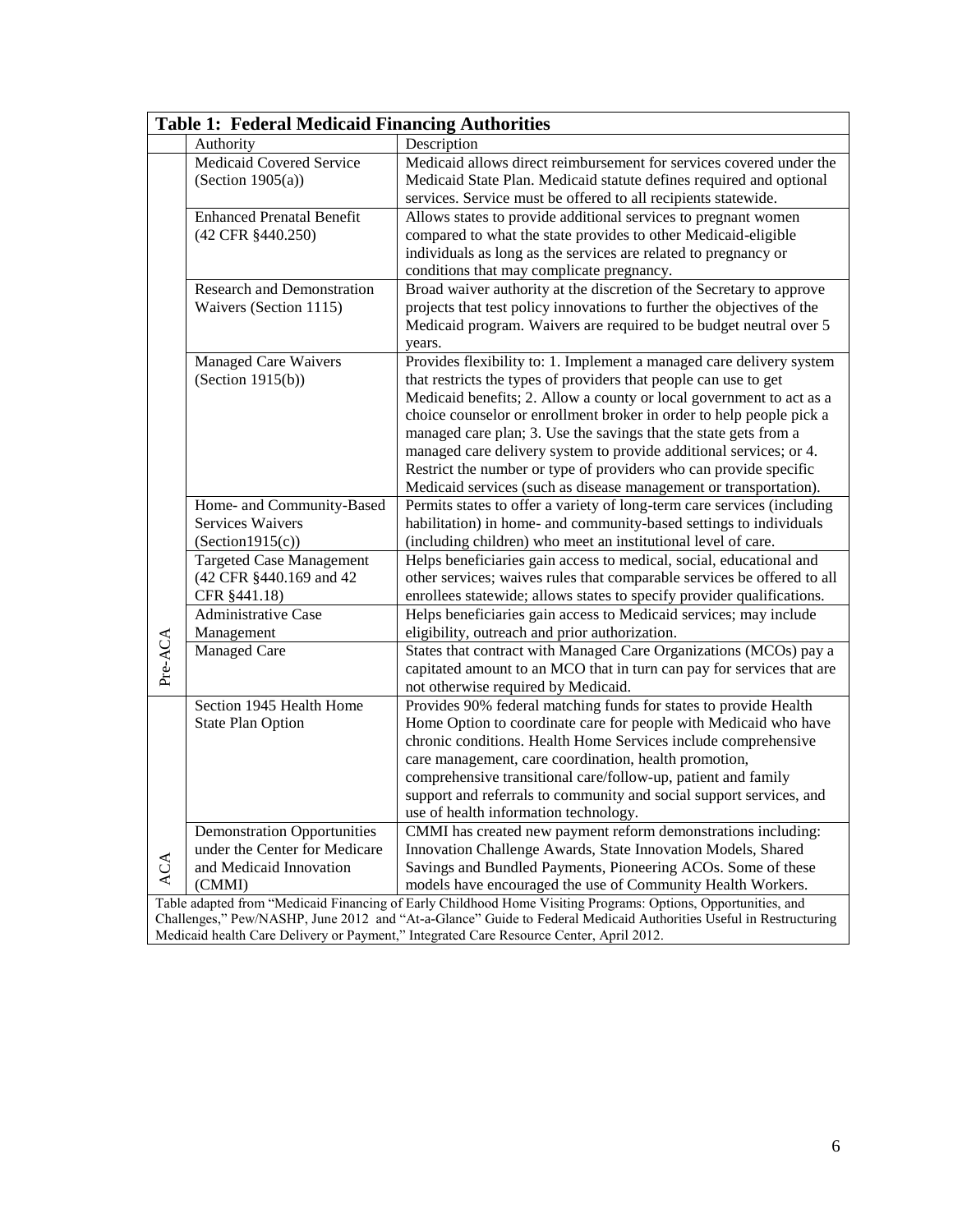### **Myth 1:** *Medicaid Can't Pay for Nontraditional Providers* **Example***: Medicaid Coverage of Community Health Workers*

Some community-based prevention initiatives employ new types of health professionals to provide services. Community Health Workers (CHWs) are an example of a new provider that some Medicaid programs are covering. Two examples are presented below that demonstrate CHWs can be covered under Medicaid through a State Plan Amendment or through managed care contracting.

The role of the CHW has evolved over time as the health system tries to find ways to improve outcomes and stem the growth in health care costs associated with chronic disease. CHWs have demonstrated promise in improving outcomes and reducing health care costs and are being looked to as a part of the solution to rising health care costs. CHWs are lay members of communities who are trained to provide a range of healthrelated services and help medically underserved individuals navigate the health system. CHWs can be paid or work as volunteers. They usually share ethnicity, language, socioeconomic status and/or life experiences with the community members they serve. CHWs offer interpretation and translation services, provide culturally appropriate health education and information, assist people in receiving the care they need, give information counseling and guidance on health behaviors, advocate for individuals and community health needs, and provide some direct services such as first aid and blood pressure screening. $^{xx}$ 

The ACA recognized the value of CHWs and created new opportunities to support the development of the field. The ACA created a new grant program within the Centers for Disease Control and Prevention (CDC) to support the development of the Community Health Workforce.<sup>xxi</sup> Additionally, the Center for Medicare and Medicaid Innovation (CMMI) has encouraged the use of CHWs in its Healthcare Innovation Challenge Awards. The CMMI Innovation Challenge provides \$1 billion for innovative initiatives including workforce development and specifically the training and use of CHWs. Several of the CMMI funded projects include support for CHWs, including the Nemours project, [Optimizing Health Outcomes for Children with Asthma in Delaware.](http://news.delaware.gov/2012/06/18/optimizing-health-outcomes-for-children-with-asthma-in-delaware/) This project integrates a medical home primary care model with community-based population health to reduce asthma-related emergency room and inpatient admissions for children covered under Medicaid. The project seeks to improve population health outcomes; reduce costs that will include strategies such as deploying CHWs to serve as patient navigators and provide case management services to families with high needs; and deploy integrators who work at community level to advance promising practices and promote system-wide change to impact population health outcomes (see page 21 for a discussion of the role of integrators).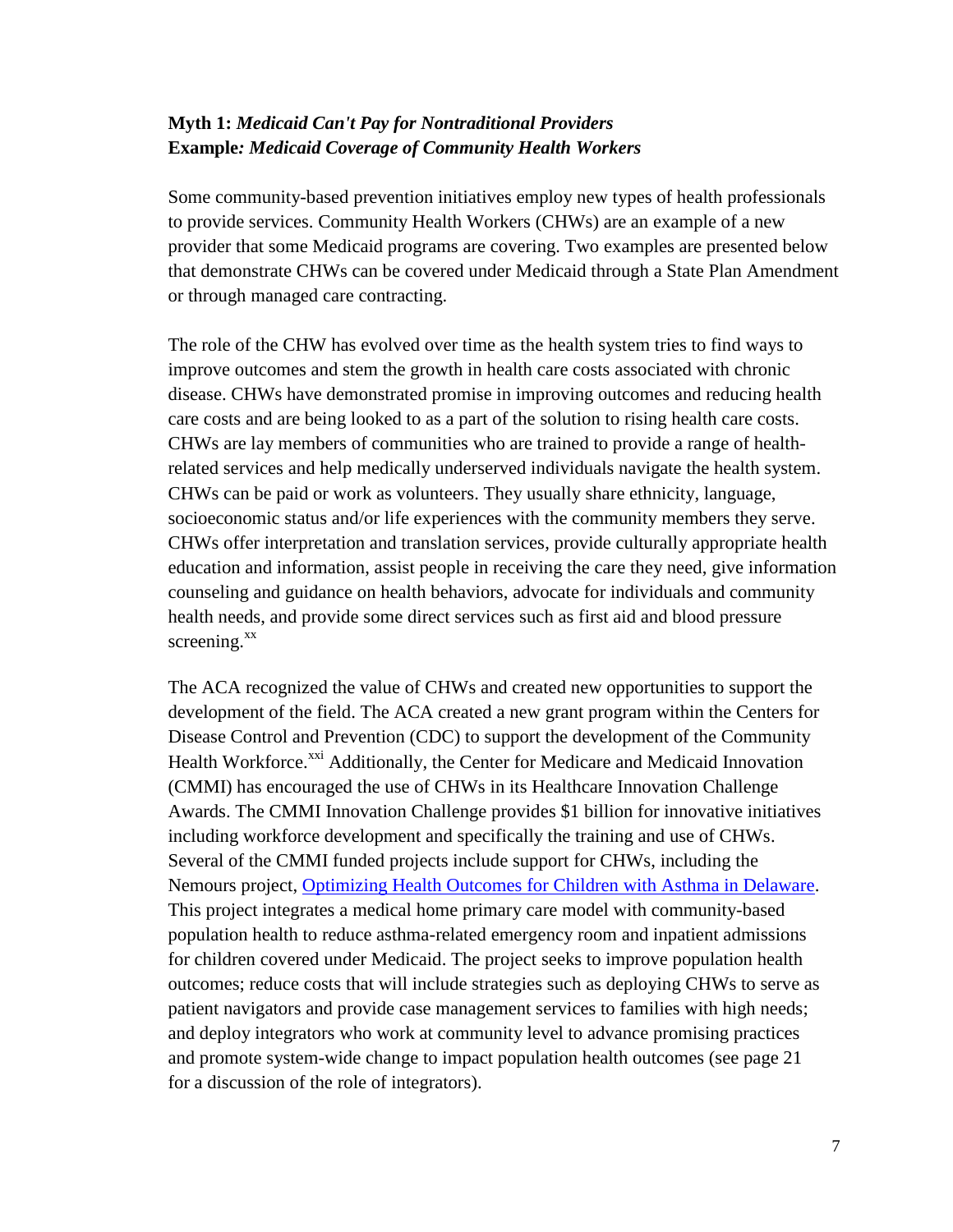One of the fundamental challenges to increased use of CHWs for Medicaid enrollees is creating a pathway to sustainable funding. Historically, many CHWs operate as unpaid volunteers or through grant funded initiatives. CHWs focus on serving hard-to-reach populations and communities that face cultural and ethnic disparities. These same populations are often covered by Medicaid or will be covered when the ACA is fully implemented in 2014. Therefore, Medicaid reimbursement is a potential source of stable funding and critical to sustaining the work of CHWs with Medicaid enrollees.

In some ways, payment for CHWs seems incompatible with Medicaid both in what the service is and who provides it. CHWs provide services that help facilitate access to care. It can be difficult to clearly define the services provided by CHWs. Because CHWs are "lay members of communities they serve," it is difficult to meet the current federal requirements that only allow for payment for services provided by a physician or other licensed providers. CMS has recently proposed a regulation<sup>xxii</sup> that gives states the ability to recognize unlicensed practitioners in the delivery of preventive services as long as they are recommended by a physician or other licensed practitioner; however, states must still define what CHW services are and who may provide them.

Some states have been able to cover CHW services under current Medicaid rules. In 2007, Minnesota successfully passed enabling legislation as a part of a larger health reform plan aimed at improving health and controlling cost. In 2008, Minnesota secured a State Plan Amendment to directly reimburse CHWs under their Medicaid program. Minnesota's coverage of CHWs under Medicaid builds on long-term efforts to support the development of this new field. As early as 2000, the Blue Cross and Blue Shield of Minnesota Foundation was funding initiatives to better define the role of the emerging CHW field and build partnerships with communities, CHWs and their employers and educators. In 2004, the Minnesota State Colleges and Universities received funding to develop and implement a standardized training curriculum for CHWs through the State's community college systems.<sup>xxiii</sup> This long term and sustained effort to support the development of the field of CHWs and define educational requirements was important groundwork for securing Medicaid financing.

The 2007 Minnesota legislation was estimated to save state funds based on prior research measuring the return on investment of CHWs.<sup>xxiv</sup> The research cited was a study of Denver Health's use of CHWs. In this study, researchers found for every \$1.00 investment in CHWs, there were \$2.28 savings because care shifted from higher cost inpatient and urgent care settings to less expensive primary care services.<sup>xxv</sup> Because CHW services were found to result in savings, the State did not need to identify state matching funds to support Medicaid coverage.

The Minnesota program navigates complex Medicaid rules to cover CHW services for all Medicaid and Minnesota Care enrollees by specifically defining requirements for CHW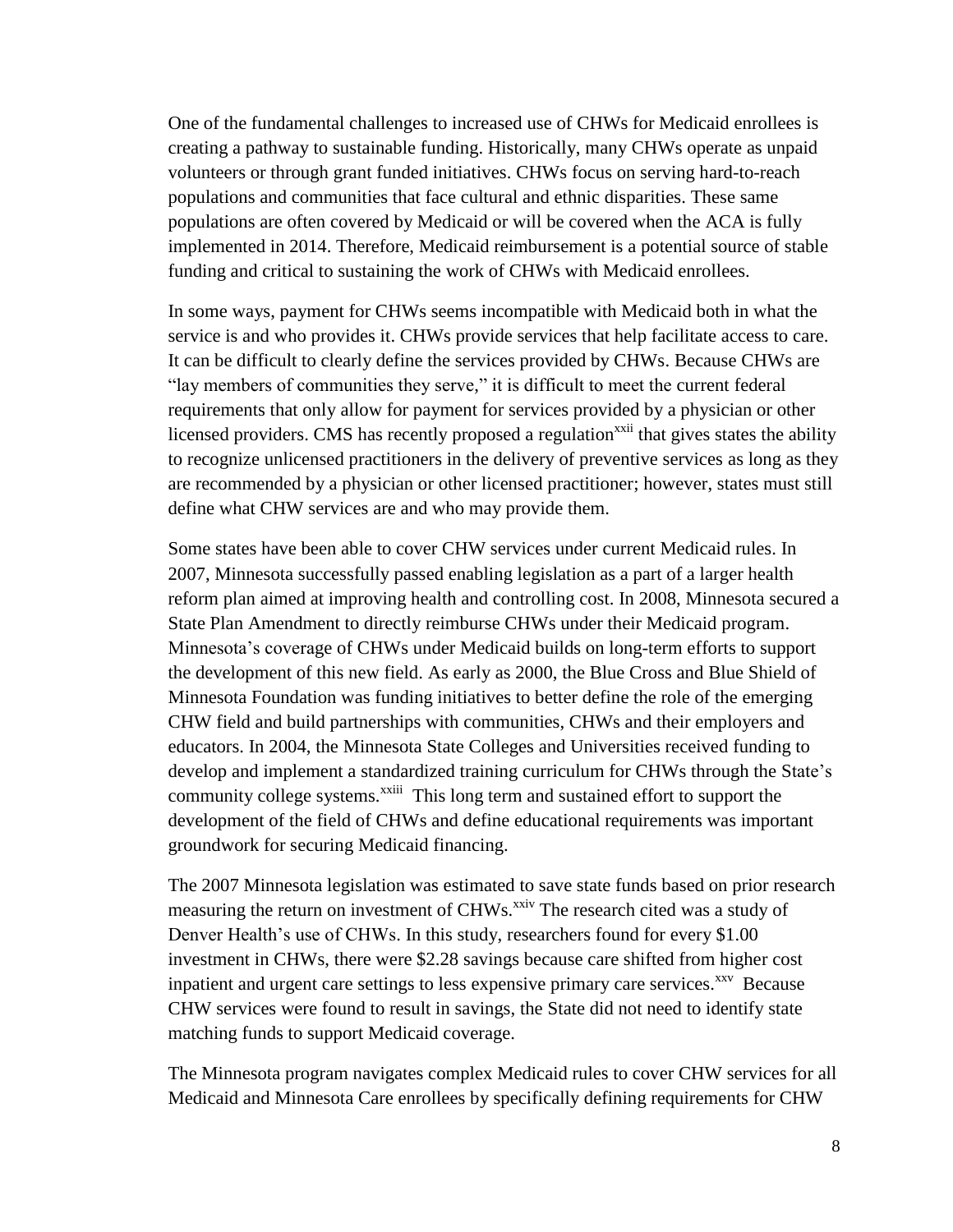providers and the services they may provide. The enabling legislation provides for Medicaid coverage of care coordination and patient education services provided by a certified CHW.<sup>xxvi</sup> The Medicaid program description further defines CHW services as a diagnosis related, medical intervention, not a social service.<sup>xxvii</sup> The enabling legislation narrowly defines the CHW services that are allowed to be billed to Medicaid.

Minnesota requires eligible CHW providers to "have a valid certificate from the Minnesota State Colleges and Universities (MnSCU) demonstrating that the applicant has completed approved community health worker curriculum," building on the progress that had been made in Minnesota to develop standardized training curriculums.<sup>xxviii</sup> CHW services are only covered by Medicaid when they are provided and billed under the supervision of physician, registered nurse, advanced practice registered nurse, mental health professional or dentist, or work under the supervision of a certified public health nurse operating under the direct authority of an enrolled unit of government. These requirements were critical at the time to meeting current Medicaid requirements that services be provided by a physician and or other licensed provider. However, there may be more flexibility for states in how they reimburse CHWs should the proposed rule on 42 CFR 440.130(c) become effective.

The Minnesota CHW Alliance estimates that over 500 CHWs have graduated from the certification program. However, only about 30 CHWs are enrolled and active in the Medicaid program. The CHWs who are enrolled in Medicaid are employees of health clinics. There are a number of CHWs who work outside of traditional health care settings and provide a broader range of service. The Medicaid coverage of CHWs was narrowly defined to fit into Medicaid's medical model of financing. It suggests that Medicaid reimbursement does not necessarily mean opening the door to financing an entire existing workforce or that it may take time for new providers to prepare to bill Medicaid.

Other states have covered CHWs under their Medicaid Managed Care program. In New Mexico, the Coordinated Systems of Care Community Access Program of New Mexico (CSC-CAPNM) partnered with one of the largest Managed Care Organizations (MCOs), Molina Health Care, to pay for CHWs who work at the CSC-CAPNM provider sites. Molina worked with the State Medicaid office to establish a billing code for the CSC-CAPNM program to provide CHW services. This allowed Molina to have a specifically identified reimbursement code to reimburse CHWs and track utilization. Molina contracts with CHWs in all 33 New Mexico counties. Molina offered these services as a voluntary, value-added benefit, meaning they were not a required service and funding was not built into the capitation rate paid to Molina by the State. New Mexico is currently recontracting their managed care program and has made CHW services a requirement for all  $MCOs$ . $x$ xix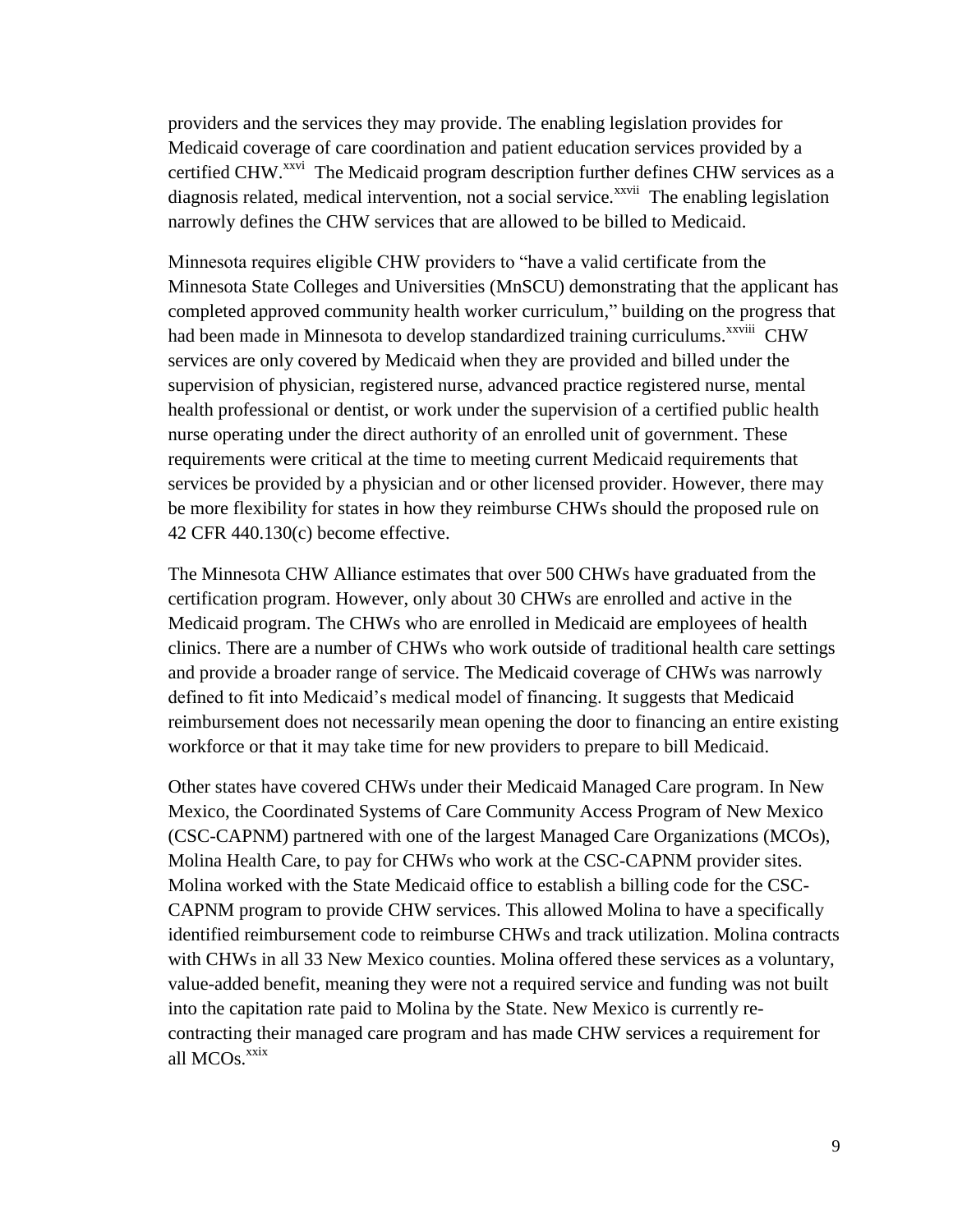Minnesota and New Mexico have covered CHWs within existing Medicaid authority and demonstrated how states can cover nontraditional health care providers under Medicaid.

### **Myth 2:** *Medicaid Can't Pay for Services Provided in Nontraditional Settings* **Example***: Medicaid Coverage of Home Visiting*

Many community-based prevention initiatives provide services outside of traditional health care settings. Services provided in homes are just one example of services provided in nontraditional settings. Presented below are several examples of state efforts to provide comprehensive home visiting under their Medicaid programs.

Early childhood home visiting initiatives have demonstrated effectiveness in improving child health outcomes.<sup>xxx</sup> The initiatives have shown to improve health and social outcomes, preventing the need for more costly long-term health or social services. Moreover, because these preventive efforts focus on such young children and families, the programmatic savings accrue over a long period of time.

Home visiting programs typically provide voluntary home visits to at-risk expectant and new parents to offer guidance, risk assessment, and referrals to other services offered in the community. The home visit can be provided by a nurse, a social worker, other trained professional, or volunteer.

The ACA authorized and funded \$1.5 billion over five years for the Maternal, Infant, and Early Childhood Home Visiting Program (MIECHV). The purpose of the new program is to strengthen and improve home visiting programs, improve coordination of services and identify and provide comprehensive services to improve outcomes for at-risk families. <sup>xxxi</sup> The program provided formula-based funding as well as competitive grants to states. Even with significant federal grant funding for state home visiting initiatives, interest in Medicaid funding remains high. Medicaid pays for 41% of all births nationally, and this will likely increase with the Medicaid expansions anticipated in 2014.<sup>xxxii</sup> Medicaid has the potential to provide a long-term source of sustainable financing for these home visiting initiatives.

States can pay for Medicaid-covered services provided in a home, but it can be challenging for Medicaid to pay for the broad range of services associated with an evidence-based home visiting initiative. The Pew Center on the States engaged the National Academy for State Health Policy (NASHP) to study how states could use Medicaid financing to support home visiting. The report, Medicaid Financing of Early [Childhood Home Visiting Programs: Options, Opportunities, and Challenges,](http://www.pewstates.org/research/reports/medicaid-financing-of-early-childhood-home-visiting-programs-85899401369) provides a thorough review of how some states have been successful in securing Medicaid for specific aspects of home visiting programs.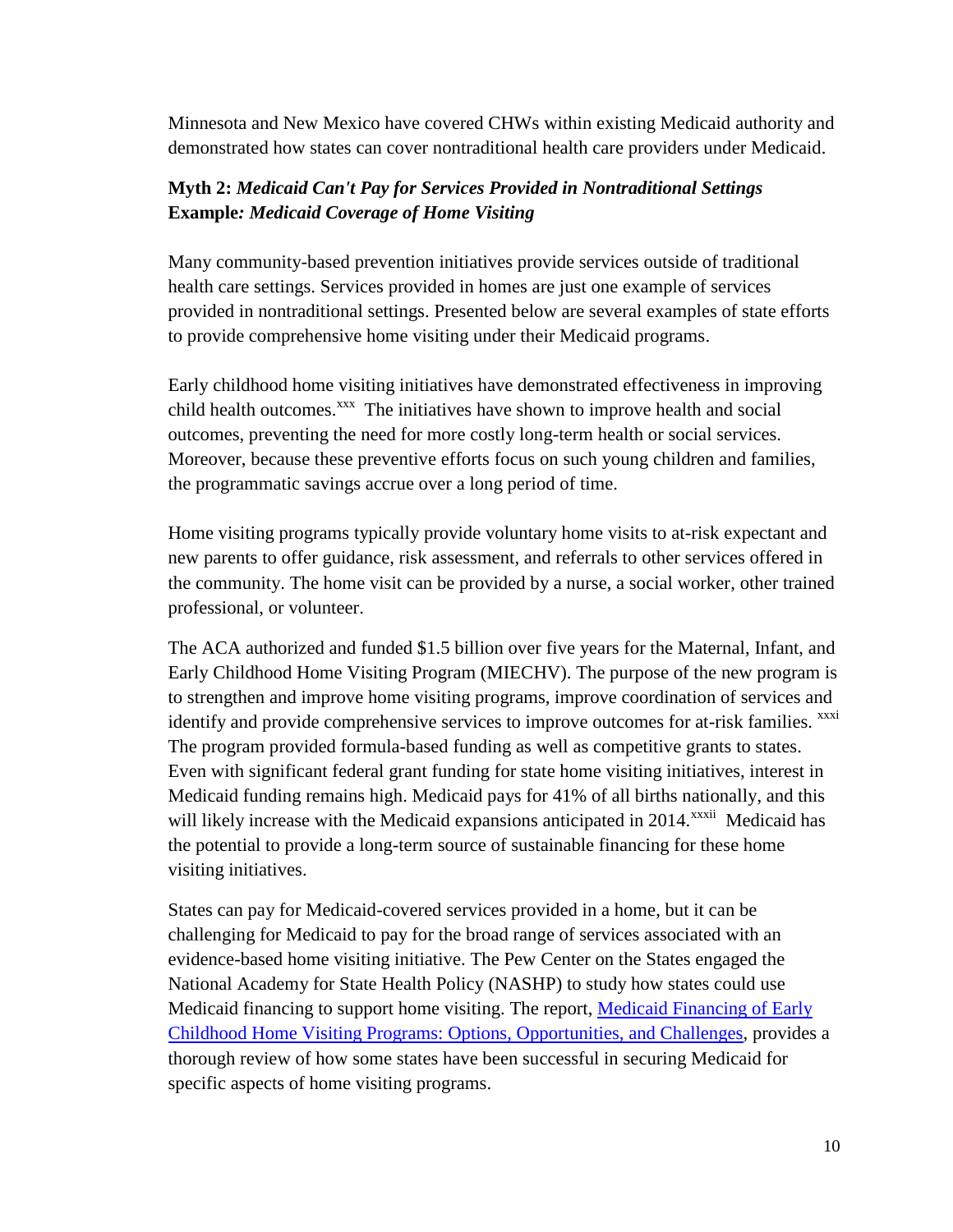Michigan's Maternal and Infant Health Program (MIHP) is one of the largest state home visiting programs in the nation. MIHP is jointly administered by the Medical Services Administration and the Public Health Administration, both within the Michigan Department of Community Health. MIHP was established by a [2009 Medicaid State Plan](http://www.medicaid.gov/State-Resource-Center/Medicaid-State-Plan-Amendments/Medicaid-State-Plan-Amendments.html?filterBy=michigan)  [Amendment](http://www.medicaid.gov/State-Resource-Center/Medicaid-State-Plan-Amendments/Medicaid-State-Plan-Amendments.html?filterBy=michigan) to define MIHP as a state plan service. MIHP is built on two prior home visiting programs – the Maternal Support Services and Infant Support Services Programs. These programs were consolidated and redesigned to become a population management model, add specificity about how services are delivered, and enhance data reporting.

All pregnant women and infants enrolled in Medicaid are eligible for MIHP services. Pregnant women can receive services until 60 days postpartum, and infants are eligible for services following hospital discharge until their first birthday. MIHP services include care coordination and intervention services to supplement routine prenatal and infant care that are provided by an agency certified by the Michigan Department of Community Health. MIHP providers are typically local health departments, federally qualified health centers or other private facilities. In Michigan, pregnant women and infants are enrolled in managed care plans. In addition to receiving referrals from the plans, MIHP providers must have a coordination agreement with each plan in their area. MIHP providers are also required to coordinate with medical providers or help members find a medical provider.

Michigan is one of a few states that has secured Medicaid financing through direct reimbursement under the traditional Medicaid plan. Table 2 shows how a variety of states have leveraged Medicaid financing through different means.

| <b>Table 2: Medicaid Financing Mechanisms for Select Home Visiting Programs</b>                      |                                       |                             |  |  |
|------------------------------------------------------------------------------------------------------|---------------------------------------|-----------------------------|--|--|
| <b>State</b>                                                                                         | <b>Home Visiting Program Name</b>     | <b>Medicaid Financing</b>   |  |  |
|                                                                                                      |                                       | <b>Mechanism</b>            |  |  |
| <b>Illinois</b>                                                                                      | <b>Family Case Management</b>         | <b>Administrative Case</b>  |  |  |
|                                                                                                      |                                       | Management                  |  |  |
| Kentucky                                                                                             | <b>HANDS</b>                          | <b>Targeted Case</b>        |  |  |
|                                                                                                      |                                       | Management                  |  |  |
| Michigan                                                                                             | Maternal and Infant Health Program    | <b>Traditional Medicaid</b> |  |  |
|                                                                                                      |                                       | Service                     |  |  |
| Minnesota                                                                                            | <b>Family Home Visiting</b>           | Managed care                |  |  |
| Vermont.                                                                                             | <b>CIS</b> Nursing and Family Support | Global 1115 Waiver          |  |  |
| Washington                                                                                           | <b>First Steps</b>                    | <b>Targeted Case</b>        |  |  |
|                                                                                                      |                                       | Management and              |  |  |
|                                                                                                      |                                       | <b>Traditional Medicaid</b> |  |  |
|                                                                                                      |                                       | Service                     |  |  |
| Source: Medicaid and Home Visiting State Case Studies, Pew Center on the States and NASHP, June 2012 |                                       |                             |  |  |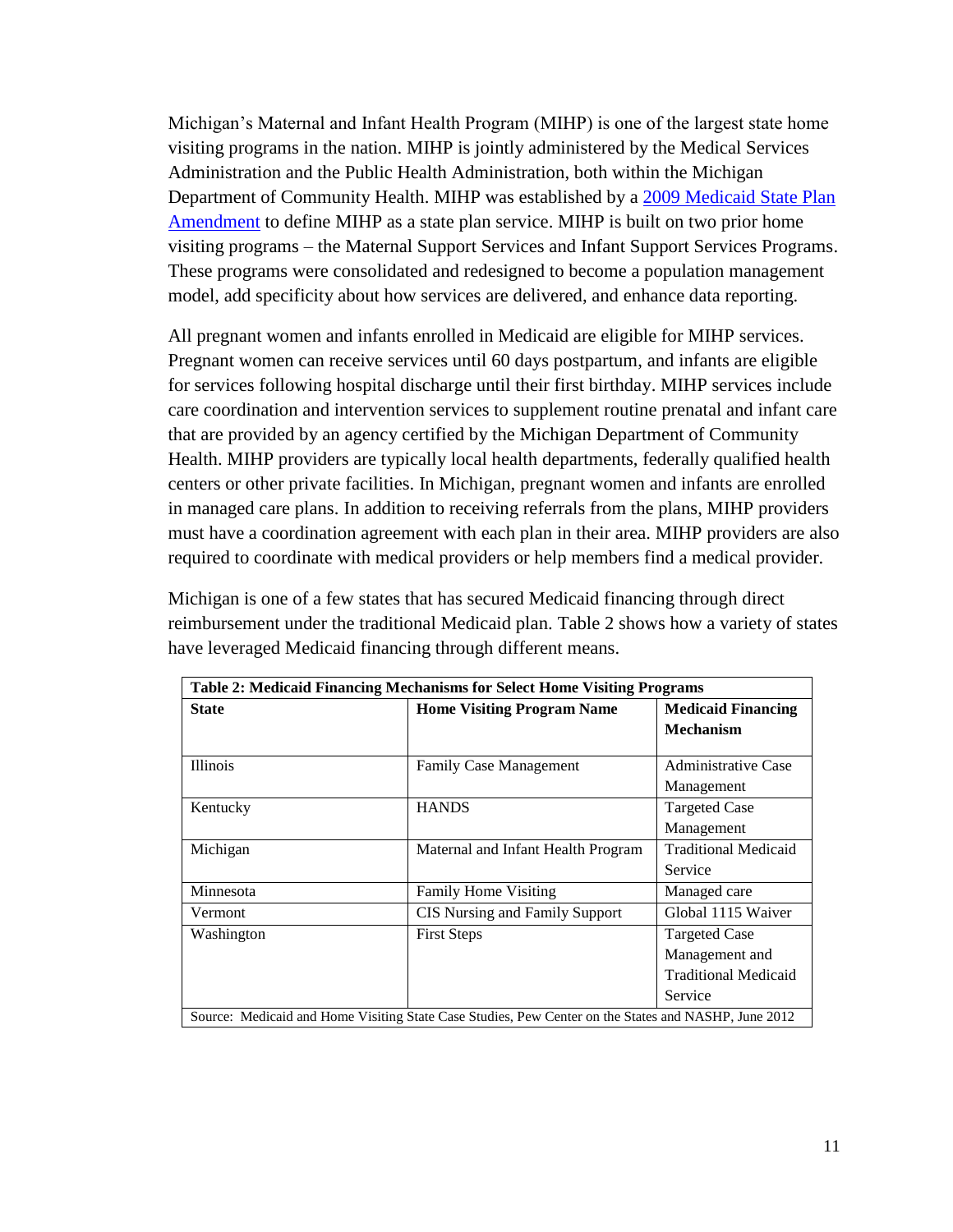According to the Pew/NASHP study, Targeted Case Management is the most commonly used approach to secure Medicaid financing for home visiting. Targeted Case Management helps Medicaid beneficiaries gain access to medical, social, educational and other services.<sup>xxxiii</sup> Kentucky is an example of a state that uses Targeted Case Management to fund its home visiting initiatives. Health Access Nurturing Development Services (HANDS) is a home visiting program for first time parents. HANDS was originally developed as a public health program using state funds. The Department of Public Health approached the Kentucky Medicaid program to form a collaborative agreement when it was determined that 90% of mothers participating in HANDS were eligible for Medicaid. The Department of Public Health used tobacco settlement funds to pay for the state share of services provided to Medicaid enrollees and to cover the costs for individuals without Medicaid coverage. HANDS services are billed fee-for-service for the assessment, home visit by a professional nurse, social worker and/or by a paraprofessional. Local health departments are the providers of the service and the State Department of Public Health is the billing provider for all claims.

In Minnesota, home visiting is provided as an additional benefit by all 12 managed care organizations. According to the Pew/NASHP study, most local health departments have contracts with multiple managed care organizations to provide home visiting, building on the local health department's long history of providing direct services.

These examples show how states have used different Medicaid authorities to provide for comprehensive home visiting programs, in a community setting other than a clinical setting, focusing on defining what services may be provided, what types of professionals may provide them and how they will be reimbursed.

### **Myth 3:** *Medicaid Can't Pay for Non-Medical Services*  **Example***: Medicaid Coverage for Remediation of Environmental Factors*

Effective health care delivery often requires addressing environmental factors that are not traditionally seen as health care delivery. Two examples highlighted below show how states used Medicaid waiver authority and the definition of Medicaid benefits to provide Medicaid coverage for nontraditional medical services such as remediation of environmental threats or triggers for Medicaid eligible children.

Rhode Island was an early leader in expanding the definition of covered services. In 1999, Rhode Island received a waiver to use Medicaid funds to cover the cost of replacing windows in the homes of children diagnosed with lead poisoning. At the time, the Health Care Financing Administration (HCFA) sent a letter to Medicaid Directors encouraging states to consider such an approach and noting "while replacing windows is not a covered item under the 'regular' Medicaid program, Rhode Island was able to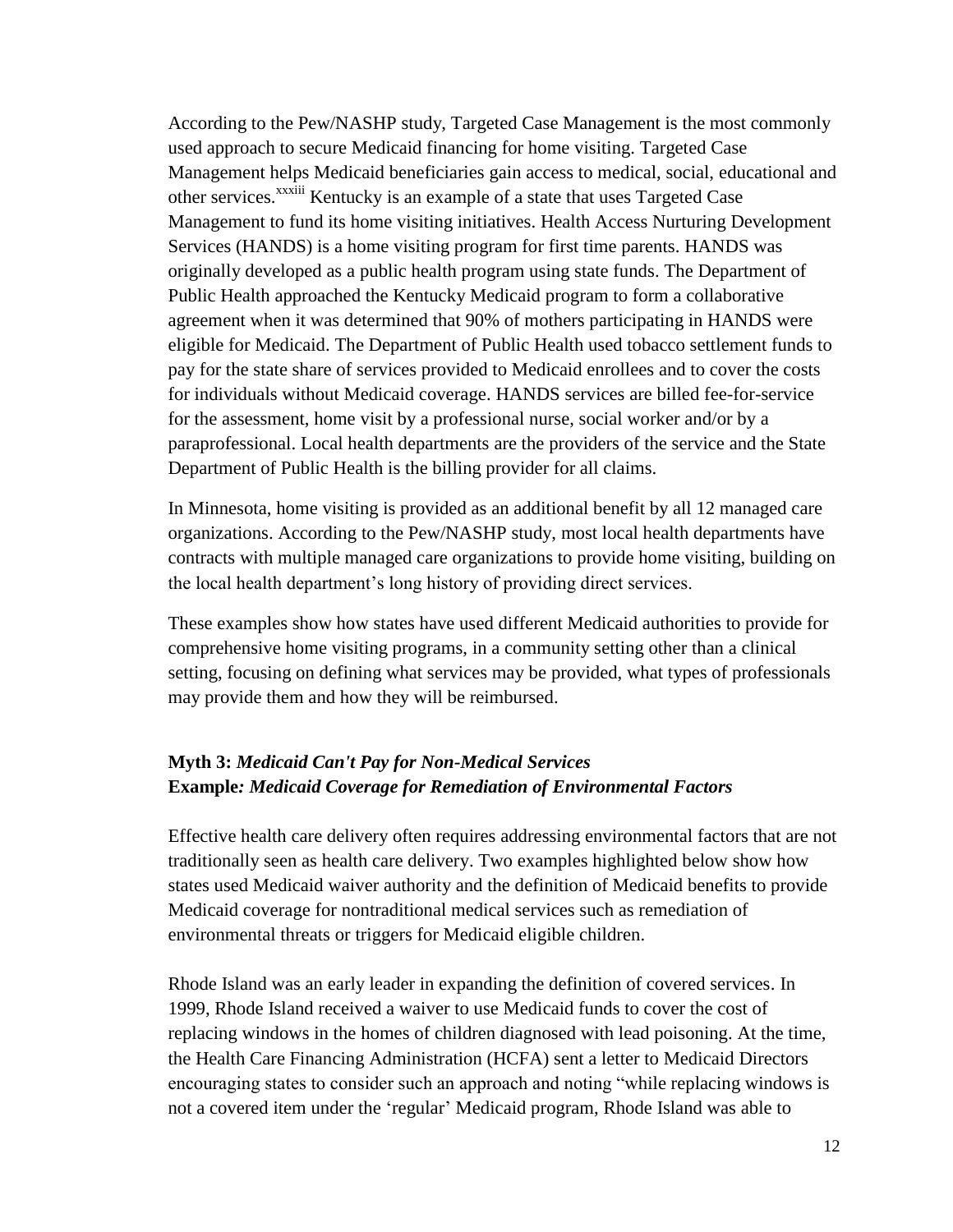obtain HCFA approval for this because it financed the program with Medicaid savings created through other aspects of its 1115 waiver. This innovative program is expected to improve the health of lead poisoned children by removing the major source of contamination from their homes."<sup>xxxiv</sup>

Massachusetts received federal approval of a Pediatric Asthma Pilot Program to provide comprehensive coverage for asthma-related care, including addressing environmental triggers and alternative payment methodology that provides an incentive for providing prevention services in its [Mass Health Comprehensive 1115 Demonstration Waiver.](http://www.medicaid.gov/Medicaid-CHIP-Program-Information/By-Topics/Waivers/Downloads/MassHealthCurrentApprovalDocuments.pdf) Massachusetts' coverage of services to address environmental triggers is an example of state efforts to cover health related non-medical services.

The Massachusetts initiative was based on the experience of the Community Asthma Initiative, which began in 2005 by the Children's Hospital of Boston to provide a continuum of care from individualized treatment, community education and policy/advocacy. The Community Asthma Initiative initially targeted four Boston zip codes with high asthma rates and health disparities, and was later expanded. Through the Initiative, home visits were provided that included environmental assessment and remediation, including HEPA vacuum, bedding encasements and Integrated Pest Management (IPM) supplies.<sup>xxxv</sup> An evaluation of the Initiative found a positive Return on Investment and estimated that the Net Program Value (Cost Savings – Program Cost) was over  $$500,000$  within five years.<sup>xxxvi</sup>

In June 2010, the Massachusetts legislature approved a budget amendment<sup>xxxvii</sup> that directed the Medicaid program to develop a pilot bundled payment to include evidencebased interventions shown to improve care. As a result, the State developed the Pediatric Asthma Pilot Program. The CMS approval requires the Program to use an integrated delivery system for preventive and treatment services through methodologies that may include a per member per month payment to participating providers for asthma-related services, equipment and supports for management of pediatric asthma for high risk patients. CMS's approval requires the State to "evaluate the degree to which such a payment and flexible use of funds enhances the effects of delivery system transformation, as demonstrated by improved health outcomes at the same or lower costs." The Pilot limits provider participation to primary care clinician sites identified through a Request for Proposal. Participating providers are responsible for the supervision and coordination of the medical team; delivery of asthma-related services paid for by the per member per month payment; and per member per month costs for each beneficiary enrolled. Participating providers received up to \$10,000 per practice to defray start-up costs associated with the Pilot.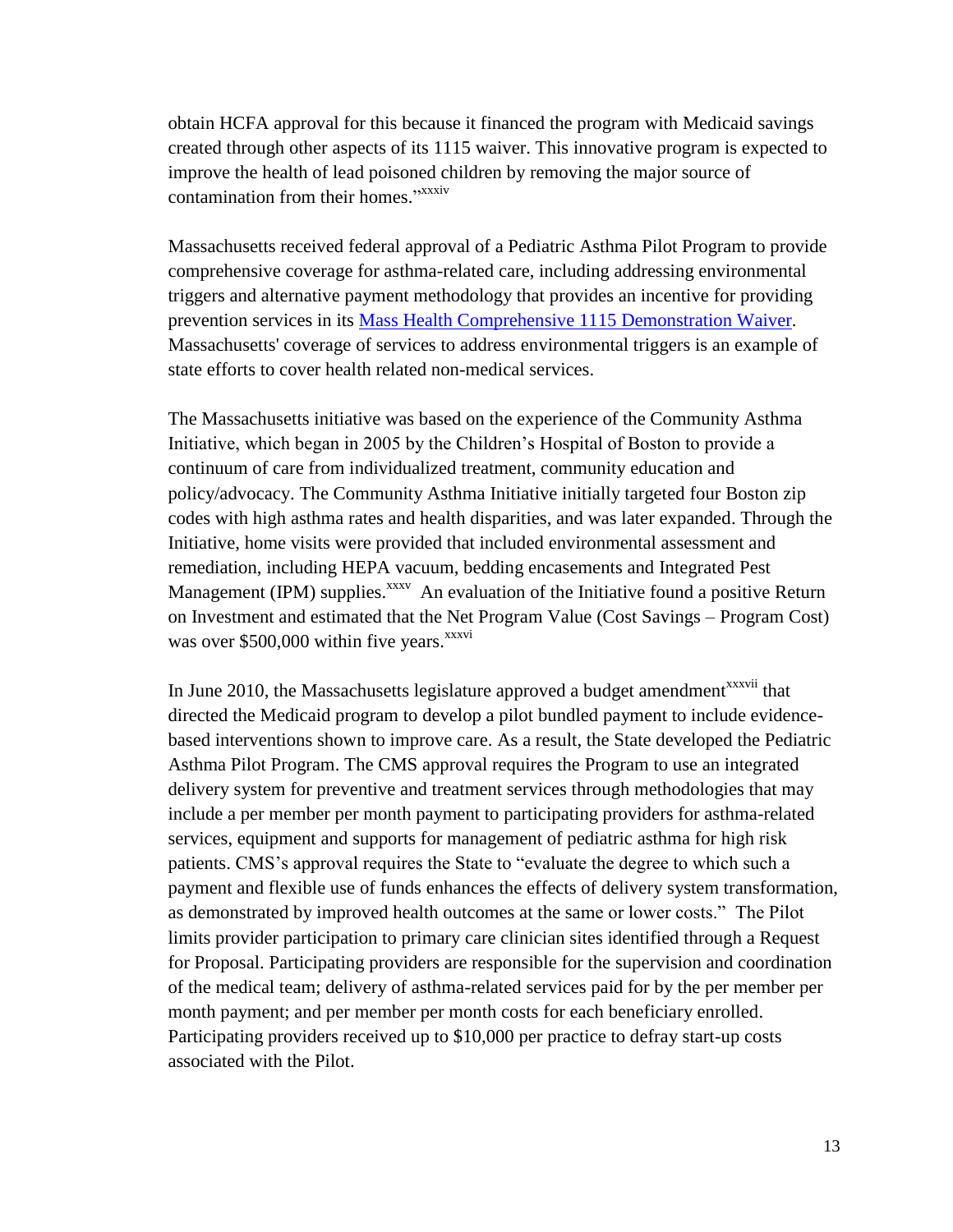The CMS approval required the State to come back with a description and listing of the asthma-related benefit package that will be provided to children enrolled in the pilot. The approval generally describes the services in their approval letter as:

"For example, pending CMS approval, services may include for Phase 1: nontraditional services and supplies to mitigate environmental triggers of asthma and home visitation and care coordination services conducted by qualified Community Health Workers. In Phase II, the payment structure such as a PMPM, bundled, global, or episodic payment may be expanded to also include certain Medicaid State plan services with utilization that is particularly sensitive to uncontrolled asthma (i.e. treatment provided by physicians, nurse practitioners and hospitals, medical equipment such as a nebulizer, spacer, peak flow meter, etc.)." xxxviii

The benefit package for the Medicaid pilot has not yet been finalized. It is hoped that when finalized, it could cover services currently provided through the Boston Community Asthma Initiative at Boston Children's Hospital, including environmental assessments and remediation such as HEPA vacuum and bedding and encasements for each child, IPM (Integrated Pest Management) materials, and professional pest control services. Providing these non medical services through a bundled payment strategy would give participating practices the flexibility they need to address environmental triggers and improve health outcomes and lower costs.

#### **Myth 4:** *Medicaid Will Only Pay for Services to Medicaid Enrolled Individuals* **Example***: Medicaid Coverage of Services to Parents and Outreach to Eligible Populations*

Medicaid provides services that benefit eligible individuals. For children, so much of their health and well-being is dependent upon a positive and productive family structure. Because children are eligible for Medicaid at higher income levels than parents, there are many families where the children are enrolled in Medicaid but the parents are not. Effectively providing services to the child may require expanding the concept of who benefits from the service. As noted earlier, screening for maternal depression and treatment is an important part of care for young children because there is evidence that parental mental wellness is associated with a child's health and development. In 2004, Illinois implemented a policy that allows Medicaid reimbursement for screening of maternal depression. If the service is provided during a well-child or acute care visit for a child enrolled in Medicaid, the service may be billed under the child's Medicaid eligibility. <sup>xxxix</sup> In other states, where services may only be billed when the mother is enrolled in Medicaid, some children may not benefit from having their primary caretaker screened for depression.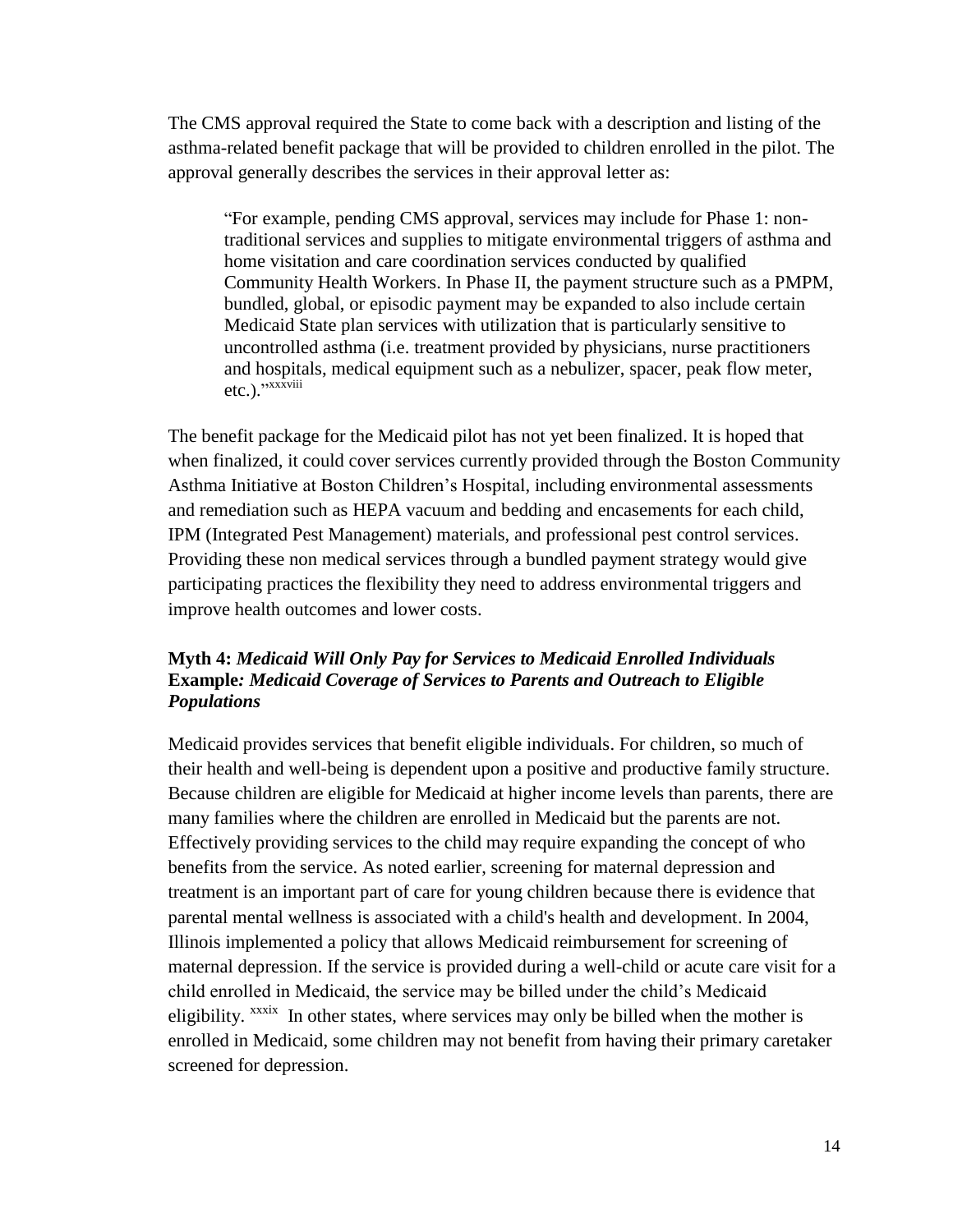Some states have used Medicaid and CHIP to fund outreach to eligible populations. For example, the Virginia program has a Teen Campaign designed to market the message "teenagers need to take care of their health." The social media campaign, funded by CHIP Administrative Funding, designed a teen page on the CHIP website, created promotional materials and used social media to promote the campaign and reach the teenage population more broadly.<sup>xl</sup> This is an example of how a state has used Medicaid and CHIP funding to support population-based outreach strategies.

### **Myth 5:** *Medicaid Can't Pay for Benefits Offered on a Non-Statewide Basis* **Example***: Medicaid Coverage of Local Initiatives*

States have used Medicaid to fund prevention services that are only provided in limited geographic regions of a state. Orange and Alameda Counties in California are examples of where Medicaid has supported locally based service delivery. Both County initiatives stem from California Proposition 10. Proposition 10 emphasized local decision making and flexibility in designing the delivery system, funding local Children's and Families Trust Funds in each county.<sup>xli</sup> According to a forthcoming financing strategy case study on First 5 Alameda County, the organization has been a leader in leveraging Medicaid funds for community-based prevention services in California.<sup>xlii</sup> Using their local Proposition 10 funding and other grant sources, First 5 Alameda has leveraged Medicaid funds by providing non-federal match to community-based organizations and county agencies. Further, First 5 Alameda supports capacity building efforts so that communitybased organizations can successfully bill for Medicaid services under a variety of Medicaid financing authorities.

Many states have used Targeted Case Management to provide locally based services. In Orange County, California used Targeted Case Management to secure Medicaid funds for local programs such as MOMS Orange County. The MOMS program provides home visits to pregnant women and early parenting to low income mothers. In addition, MOMS provides prenatal and post partum support and wrap-around services. About one third of the MOMS home visits were supported by Medicaid through Targeted Case Management, according to the Children and Families Commission of Orange County. Other states have provided services in limited geographic regions through managed care or waivers. These examples demonstrate that states have used Medicaid to pay for benefits offered on a non-statewide basis in local areas.

# **Funding Prevention through Managed Care and Integrated Payment Models**

Almost three out of four Medicaid beneficiaries are enrolled in managed care programs, and virtually all states have some type of managed care model in their Medicaid program. The Medicaid expansion under the ACA is likely to increase the number of members who receive care through a managed care organization because coverage is expanding to the types of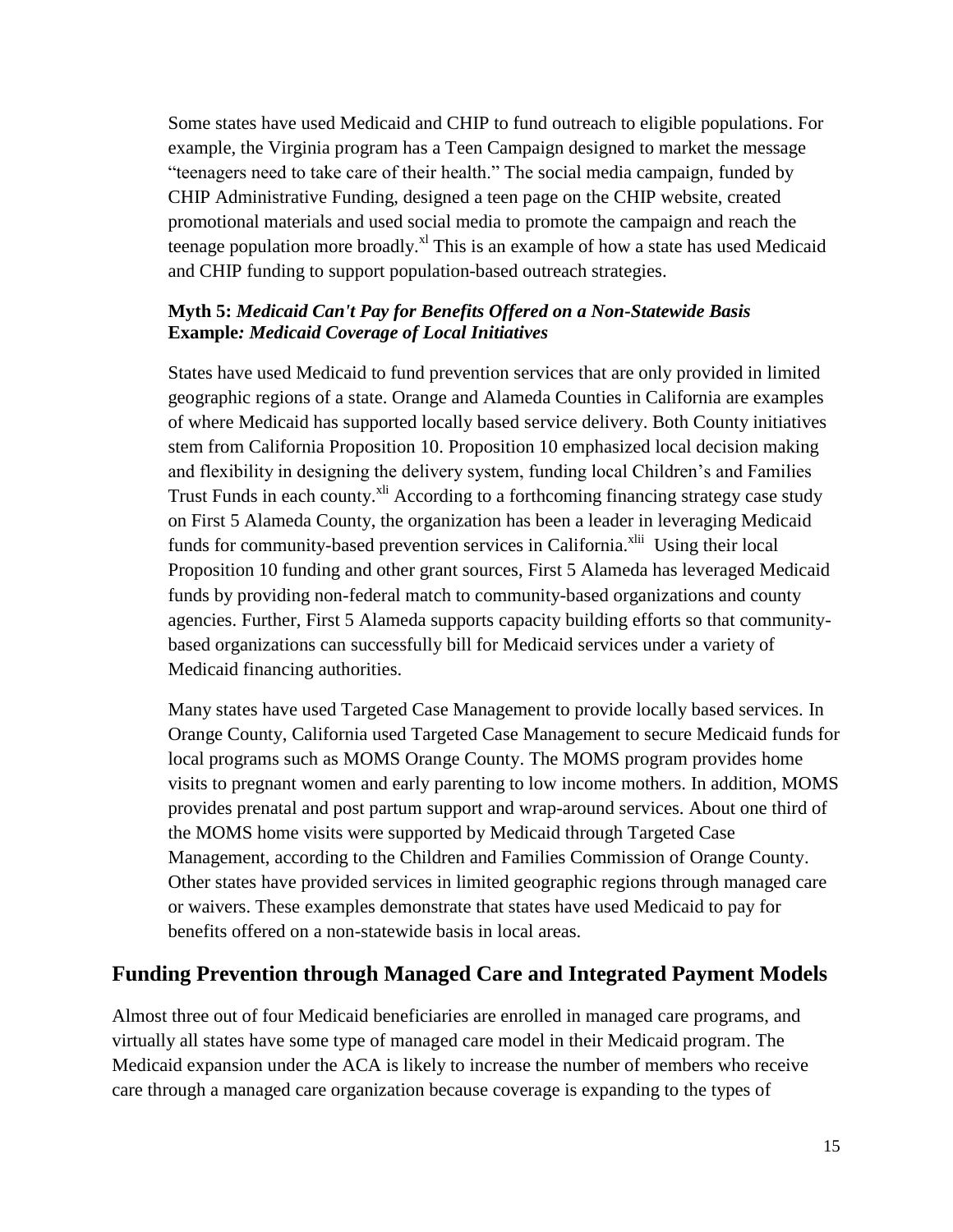populations who are already enrolled in managed care in many states. Further, the ACA has opened the door to demonstrations that embrace newer integrated payment models that in many cases share savings with plans and/or providers.

Medicaid managed care has a long history, and some state managed care programs are quite mature. Risk-based managed care payments can create a powerful incentive for plans to offer outreach, prevention or management programs, which can avoid high cost chronic care. Yet, even with these payment incentives, there are a number of reasons that Medicaid Managed Care Organizations (MCOs) may not fund community-based prevention services. States with a long history of Medicaid managed care may provide some lessons for how new integrated payment models may overcome barriers to financing community-based prevention.

### **Challenges of Funding Community-Based Prevention through Managed Care**

- 1. **The cost of new prevention services may not be included in the capitation payment they receive from the state**. Medicaid programs traditionally pay MCOs a prospective per member per month payment (capitation payment) that is based on historical Medicaid spending for Medicaid covered services. The capitation payment pays for Medicaid covered services. MCOs are expected to provide the services that are required by Medicaid, and funding is included in their capitation payments. Most managed care programs give MCOs the option of providing additional benefits at their cost, and many offer services that they believe are cost-effective or may help them attract membership. However, it can be politically difficult for states to require MCOs to provide a service that is not funded through their capitation payments. Although the costs of some of these prevention initiatives are small, it could be argued that a requirement to cover them may violate federal requirements that capitation payments be actuarially sound.
- 2. **The length of time necessary to benefit from the cost saving potential of prevention services may be longer than necessary for managed care organizations to get a return on their investment**. The return on investment of preventive services takes time and may be difficult for MCOs or integrated payment models to realize savings. Most managed care programs set capitation rates annually or competitively award MCO contracts every few years. This short time, coupled with the fact that individuals on Medicaid have frequent gaps in eligibility make it difficult for MCOs to benefit from long-term investments in prevention. Achieving savings in the time horizon necessary to support an investment in prevention may require taking a long term-view of return on investment.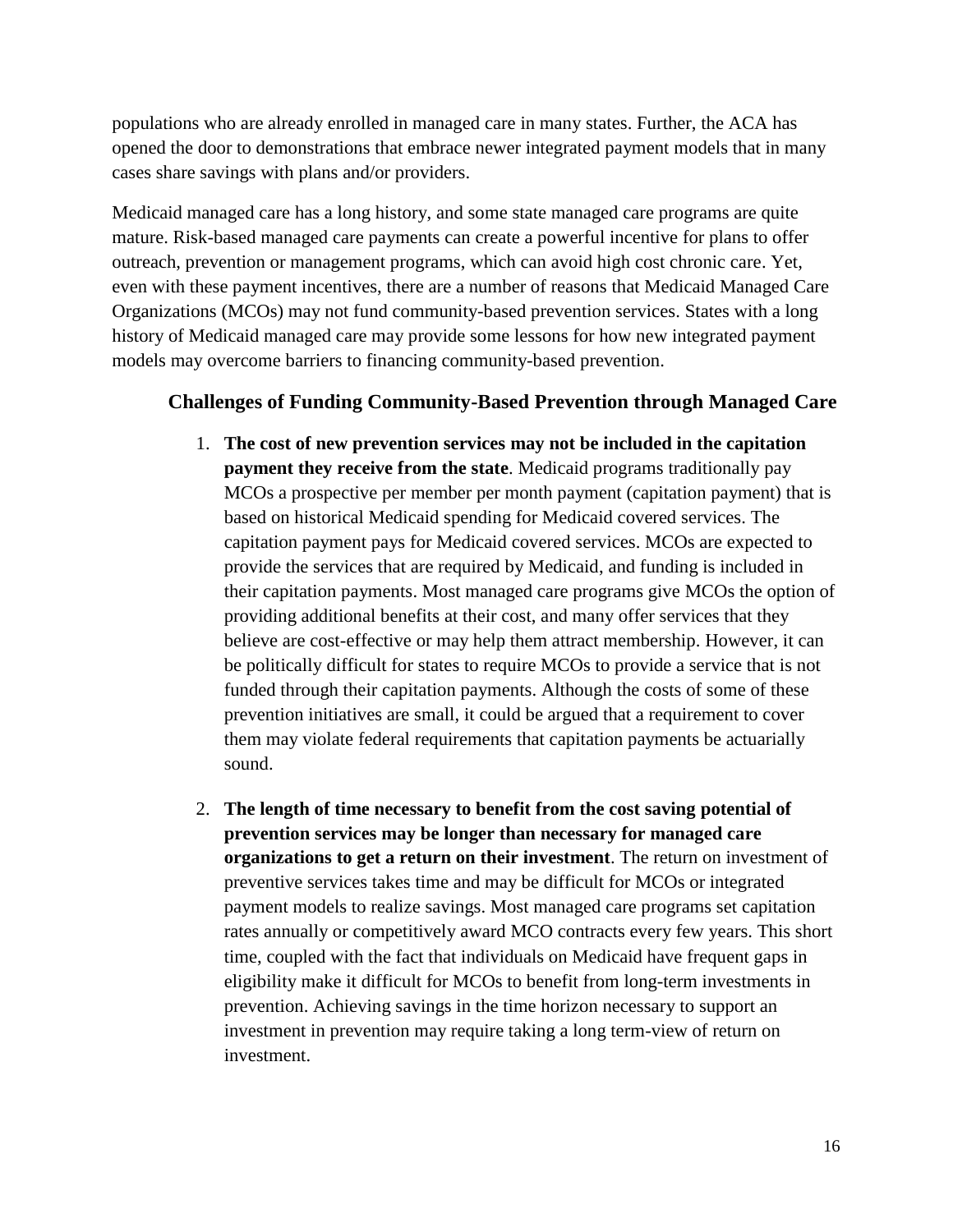- 3. **Some managed care organizations have proprietary approaches to care management that make it difficult to collaborate with competitors on community-based initiatives.** MCOs or health care providers have a competitive interest in developing their own models of care delivery. Their proprietary models of care management may make it difficult for them to buy into community-based approaches that require payers or providers to work in partnership to share community investments. For example, MCOs may have their own disease management models that make it difficult for local initiatives to change the approach of competing MCOs to buy into one community-based model.
- 4. **There may be barriers for managed care organizations to contract with public providers**. Some community-based prevention initiatives are delivered by public providers. Leveraging Medicaid financing through MCOs or other integrated payment models requires the private organizations to either buy into funding the public infrastructure or be compelled to do so through regulations or other strategies. Additionally, contracting with public providers may be complicated because these providers may not have traditionally contracted with private health plans. They may lack the experience necessary to work through private plan contracting requirements such as credentialing or rate negotiations.
- 5. **National plans may have less flexibility to develop local partnerships with community-based prevention initiatives**. Many Medicaid managed care organizations are nationally run. It can be difficult for national plans to adapt to the unique needs of a local environment and have the flexibility to work with local partners to leverage community-based public health initiatives.
- 6. **There may be administrative barriers for MCOs to reimburse for new types of services or providers**. The Health Insurance Portability and Accountability Act of 1996 (HIPAA) required CMS to adopt standards for coding systems that are used for reporting health care transactions. These standards apply to Medicaid MCOs as well as others. The increased standardization required in heath care transactions and coding practices makes it difficult to recognize new and different types of services and/or providers for reimbursement.

State policymakers may be able to encourage Medicaid financing of prevention initiatives by MCOs. States have tremendous and sometimes untapped power in their role of providing information about plan and provider performance. By highlighting successful efforts by MCOs and others to cover prevention, states can provide a seal of approval that has competitive value to MCOs. Many states have well developed, value-based purchasing initiatives that incentivize MCOs or others to achieve goals. Funding and inclusion of community-based prevention services can be a part of these strategies.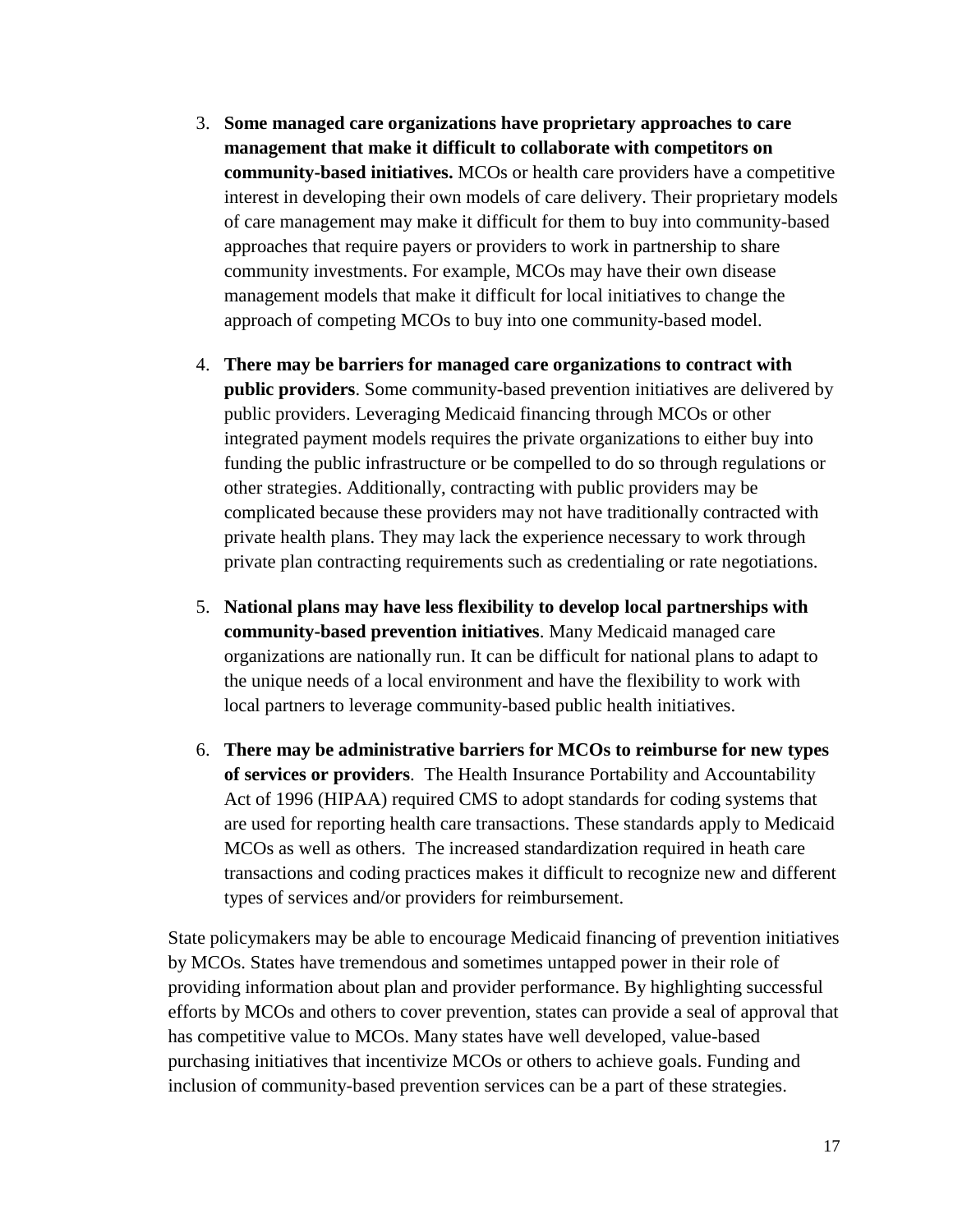States that competitively procure their managed care programs could use support for community-based prevention as a requirement or a selection criteria (see page 9 for discussion of New Mexico's coverage of CHWs under their managed care program). States could also provide clear guidance to MCOs on how new types of services or providers should be reported in standardized transactions.

### **New Integrated Payment Reforms**

In addition to Medicaid managed care models, there is focused attention on payment reforms to lower costs, improve outcomes and improve the patient experience of care under health reform. CMMI has offered a number of opportunities to states, providers, and other organization to reform the delivery system. These strategies use payment reforms to integrate payment between payers and providers as a means to align incentives in order to improve health and reduce costs. These payment models include shared savings models and bundled payments. If these reforms successfully align payment incentives with improved health outcomes, they will create the opportunity for prevention programs that can demonstrate improved care and savings.

Some states are encouraging the development of care coordination strategies in their Medicaid program. For example, Connecticut has adopted a Person-Centered Medical Home (PCMH) Model for Medicaid and now has a new Administrative Service Organization (ASO) to support this initiative. PCMH provides enhanced reimbursement for providers recognized by NCQA as a medical home at level 2 or 3 and provides bonus payments for practices that meet certain performance benchmarks, including important prevention services such as developmental screening for children.<sup>xliii</sup> The ASO has invested significant resources in care coordination and care management. These resources have been leveraged to expand care coordination to families identified through a variety of community-based initiatives, including Help Me Grow, which works with child health providers; early care and education programs and other community providers to identify children at risk and link them to community-based services; and ChildFirst, which works with families and children with mental health concerns. The ASO provides care coordination services supported by its contract with the Medicaid program, with high risk patients identified and contacted through direct outreach.

CMMI encouraged states to pursue bold new payment models through the State Innovation Models initiative (SIM). The SIM is testing innovative payment and service delivery models that have the potential to lower costs for Medicare, Medicaid, and the Children's Health Insurance Program (CHIP), while maintaining or improving quality of care for program beneficiaries. CMMI's goal is to create multi-payer models with a broad mission to improve community health status and reduce long-term health risks for beneficiaries of Medicare, Medicaid, and CHIP. In February 2013, CMMI awarded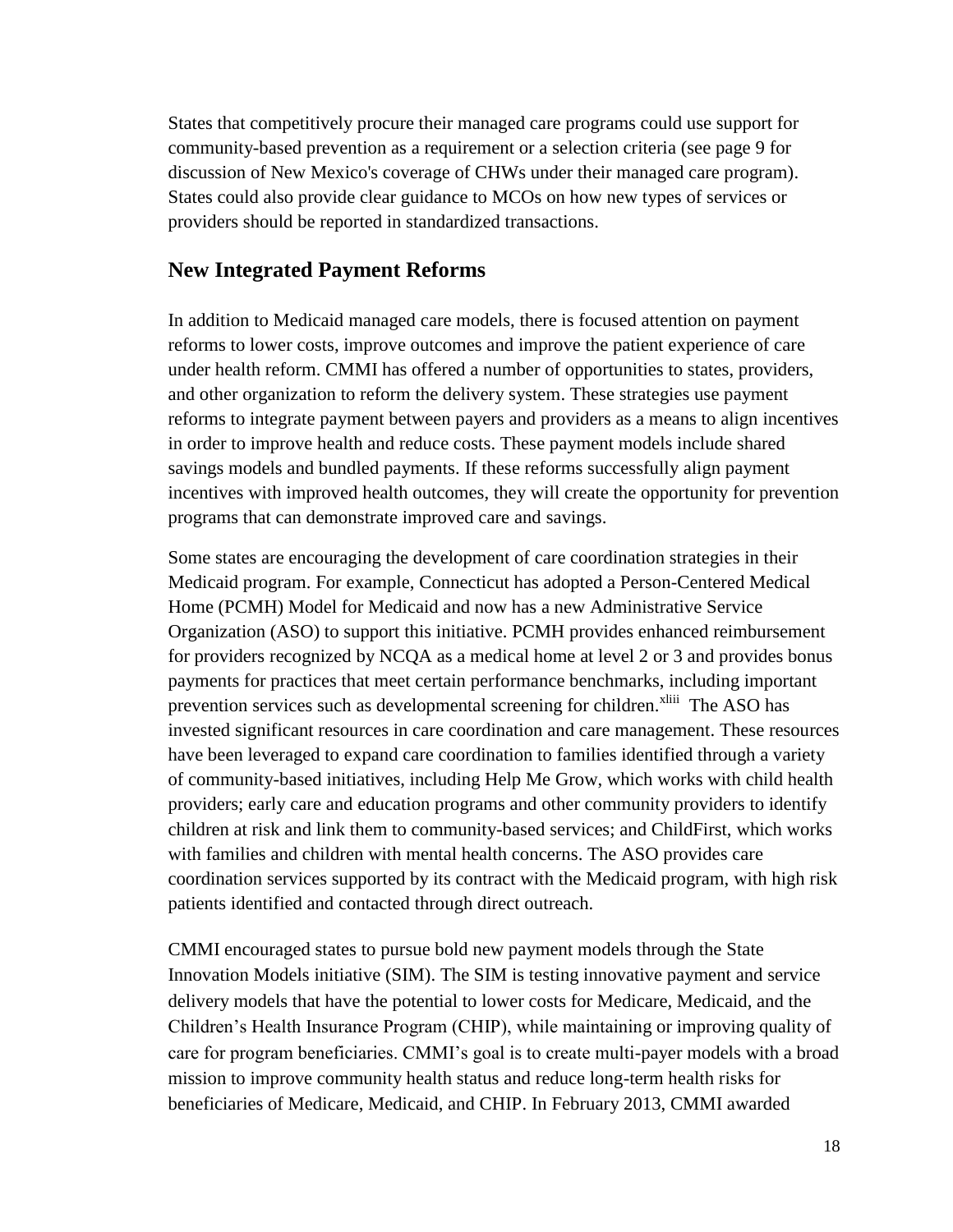nearly \$300 million to 25 states to support the development and testing of state-based models. Six states were awarded over \$250 million over 42 months in Model Testing awards to implement and test their State Health Care Innovation Plans, a proposal that describes the state's strategy to use all the levers available to it to transform its health care delivery system through multi-payer payment reforms and other state-led initiatives. Additionally, 3 states received Model Pre-Testing awards to continue their work on their State Health Care Innovation Challenge; and 16 states received Model Design Funding to produce a State Health Care Innovation Plan. States with Model Pre-Testing and Design awards will have 6 months to submit their State Health Care Innovation Plan to CMS.

Some states have used their recent SIM projects as part of larger reform strategies. These states have led the way in the development of new payment reforms that have the potential to create a funding path for prevention services.

- 1. [Vermont](http://dvha.vermont.gov/administration/2012-global-commitment-to-health-documents) Vermont's SIM proposes to develop a high performance health system that achieves full coordination and integration of care throughout a person's lifespan, ensuring better health care, better health, and lower costs. Vermont proposes to achieve these goals through three models: a shared-savings ACO model that involves integration of payment and services across an entire delivery system, a bundled payment model that involve integration of payment and services across multiple independent providers, and a pay-for-performance model aimed at improving quality, performance, and efficiency of individual providers. This effort builds on Vermont's recently renewed Global Commitment to Health Waiver. The Global Commitment Waiver gives the State flexibility to manage its Medicaid program. It allows the State to operate a single state-run managed care organization. The State receives a fixed per member per month payment and has latitude to use any program savings to fund additional services or coverage to non-Medicaid enrolled individuals. Expenditures within the per member per month limit can be used to invest in public health approaches and other innovative programs to improve the health outcomes, health status and quality of life for uninsured, underinsured and Medicaid eligible individuals. <sup>xliv</sup>
- 2. [Minnesota](http://www.dhs.state.mn.us/main/idcplg?IdcService=GET_DYNAMIC_CONVERSION&RevisionSelectionMethod=LatestReleased&dDocName=dhs16_166654) Minnesota has a number of initiatives underway and is pursuing broader reforms under the SIM. The Minnesota SIM implements the Minnesota Accountable Health Model. The Model will ensure that every citizen has the option to receive team-based, coordinated, patient-centered care that increases and facilitates access to medical care, behavioral health care, long term care, and other services. The SIM builds on Minnesota's prior initiatives for payment and system transformation, including the Minnesota Health Care Delivery Systems Demonstration, which is a Medicaid demonstration project to test innovative and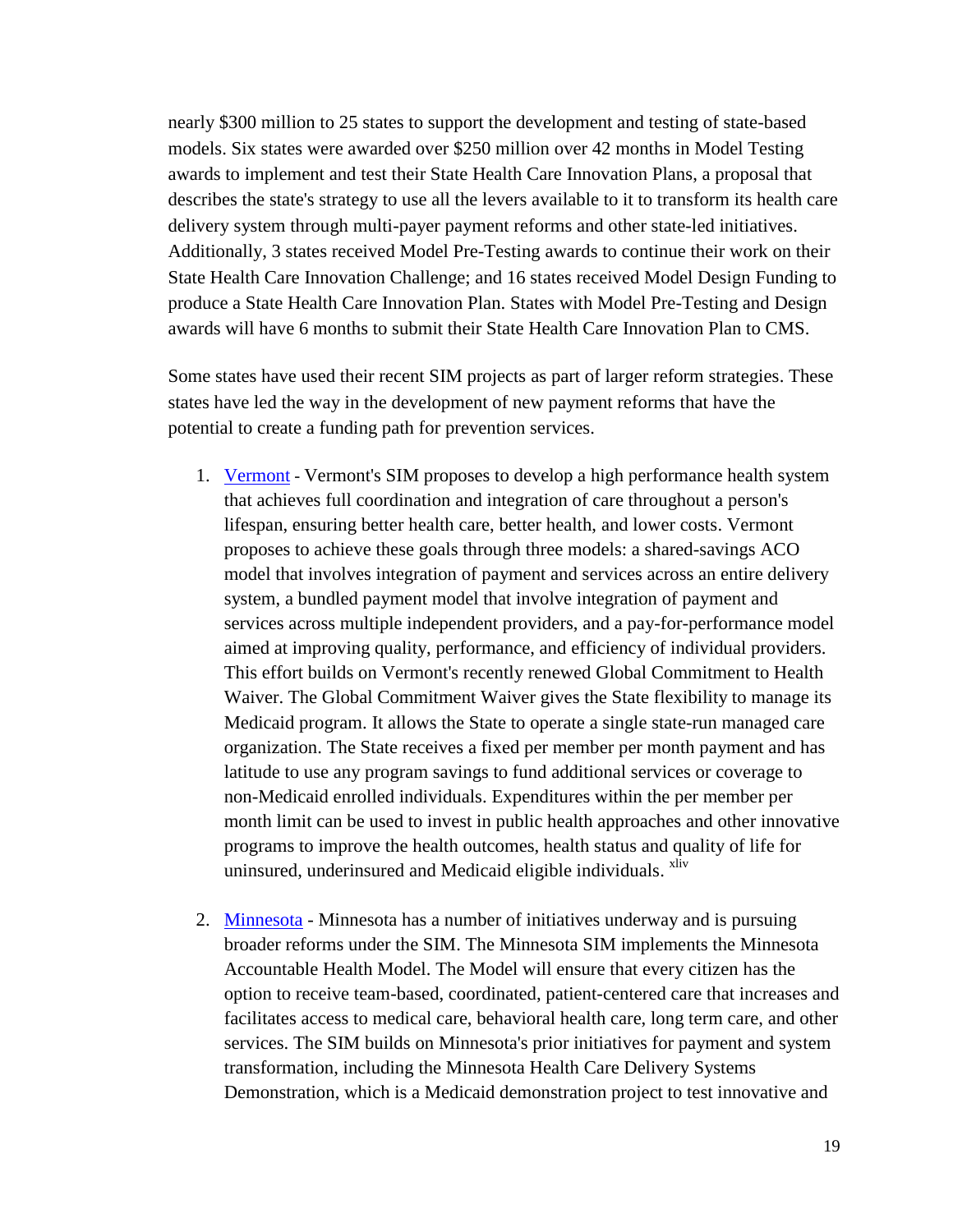alternative delivery systems. The demonstration will hold delivery systems accountable for the total cost of care delivered to the population they serve relative to a pre-established spending target. In addition, in January 2012, the State entered into a contract with Hennepin County to establish Hennepin Health, an integrated health delivery network. By integrating medical, behavioral health and human services in a patient-centered model of care within a local area, the project seeks to improve health outcomes dramatically and lower the total cost of care. The contributions of community-based public health initiatives are more likely to be recognized when care is integrated at the local level.

3. [Oregon](http://www.oregon.gov/oha/OHPB/Pages/health-reform/cms-waiver.aspx) - Oregon is transforming its Medicaid program through the use of Community Care Organizations (CCOs). Oregon received approval for its 1115 Waiver to implement the changes to its Medicaid program. It will use the SIM funding to foster the the spread of this new model of care to additional populations and payers, including Medicare and private plans such as those covering state employees. A CCO is a local network of all types of health care providers working together to deliver care for Medicaid members. CCOs are organized around natural health care communities, such as counties or hospital referral areas. The business model calls for these local health care delivery entities to comply with four central elements. The first one is service integration, care coordination, and a focus on wellness, prevention, and the community-based management of chronic conditions. Second, these provider entities must connect with community-based programs that try to improve public health, and the governance structure of the CCOs must reflect this emphasis on the health of the local population. Third, they must manage the utilization of health care resources using a global budget that grows at a fixed rate, with adjustments made to compensate in areas that have a sicker population. Fourth, they must meet standards for access to health care and for clinical outcomes.

The CCO model is a significant departure from current Medicaid practice because it provides for local differences, shared accountability and shared savings. The federal waiver provides for flexibility for Medicaid services, allowing coverage for nontraditional health care workers or services. All services will have to be used for health-related care; however, the CCO will have broad flexibility in creating the array of services.

The opportunity to support a broad spectrum of prevention services through managed care and newer integrated payment models is significant. The large number of Medicaid enrollees served by MCOs, coupled with financial incentives that would benefit payers and providers for investing in prevention, make it highly relevant to consider how prevention services can be financed this way. One of the critical determinants of whether these new payment reforms can be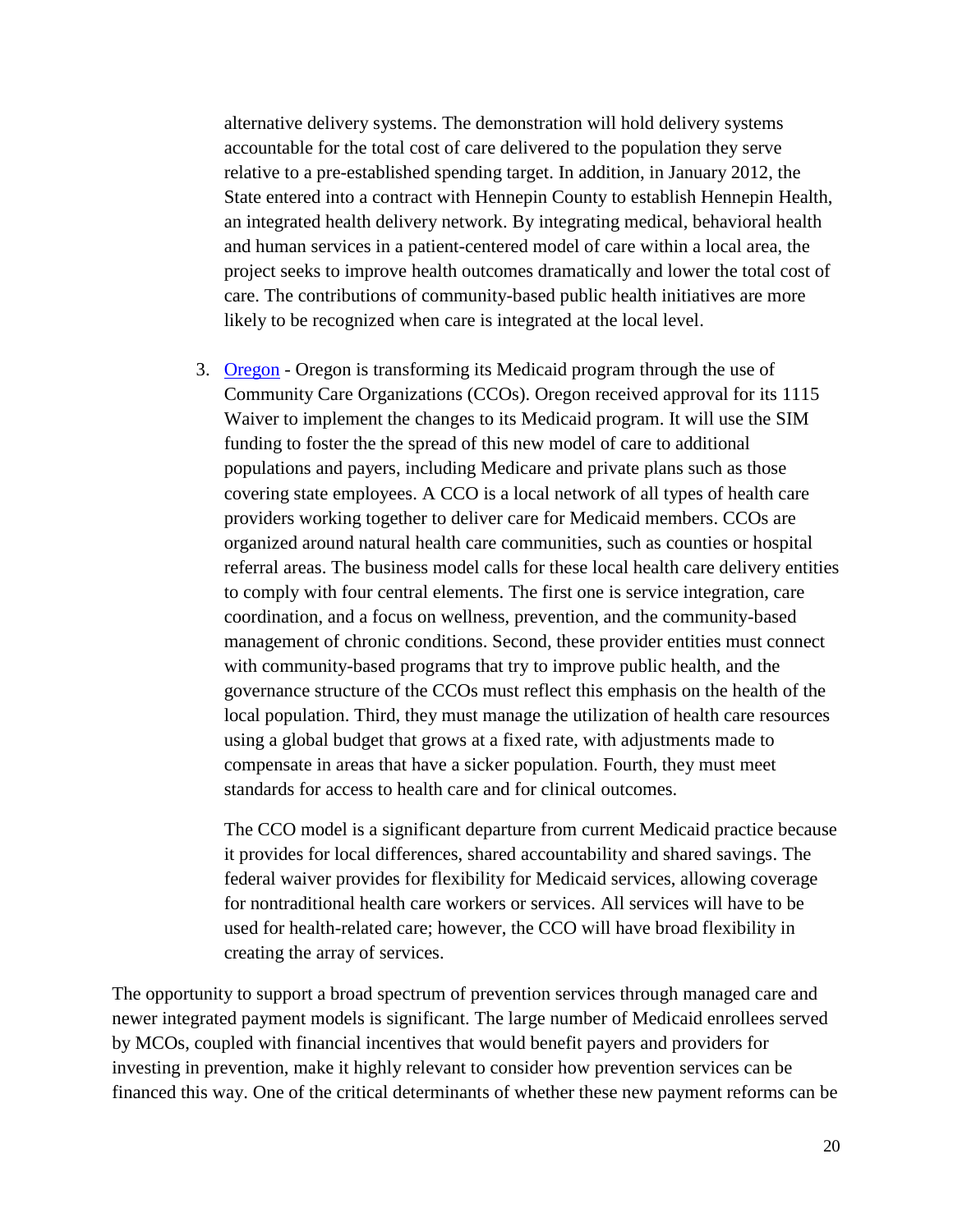successful in achieving their population health goals is how they are evaluated and encouraged going forward. The fact that most initiatives are evaluated on a three-five year time period and must achieve savings for specific populations makes true system transformation difficult to achieve. This approach to evaluation may further focus policymakers on managing high cost users where the immediate pay-off can be quantified. True system transformation would encourage payment for services to prevent a high cost user from developing chronic illness in the first place, which would only be able to demonstrate savings if evaluated over a long timeframe.

# **Integrator Role in Prevention Initiatives**

Dispelling myths about Medicaid financing and fully leveraging it as part of efforts to achieve the Three Part Aim requires an understanding of the complexity of Medicaid and new payment reforms to finance community-based prevention strategies. However, there is an equally important policy development process that is essential to bridging the different environments of Medicaid policymakers and public health leaders to achieve health system transformation.

While the research for this paper focused on the policy levers states used to secure Medicaid financing of community-based prevention, it became clear that the successful efforts to bridge Medicaid and broad health system goals did not happen in a vacuum. There is a unique role for "integrators" - individuals or organizations that can bridge Medicaid, public health and child welfare to provide sustained leadership and champion progress. Nemours built upon the integrator concept in their paper "Integrator Role and Functions in Population Health Improvement Initiatives."

An integrator is an entity that serves a convening role and works intentionally and systemically across various sectors to achieve improvements in health and well-being. The integrator role is not one-size-fits-all, but rather must be flexible to adapt in response to the needs of the community or population it serves.

Integrators work at a population-level, with health care, public health and other community partners, to promote prevention, improve health and well-being, improve quality and reduce health care costs, in a sustainable fashion. A wide array of entities could assume the integrator role, depending upon the goals of the initiative, the context of the community and its leadership, and the capabilities and resources of various stakeholders. Examples of an integrator might include: group or staff model HMOs, integrated health systems, community clinics, Accountable Care Organizations, public health departments or public trusts.

Ultimately, a successful integrator or system of integrators benefits the community or population by making the whole macro-system transparent to those who pay for it and those who use it, and by catalyzing and facilitating the integrated systems-work necessary to address the upstream social determinants of health.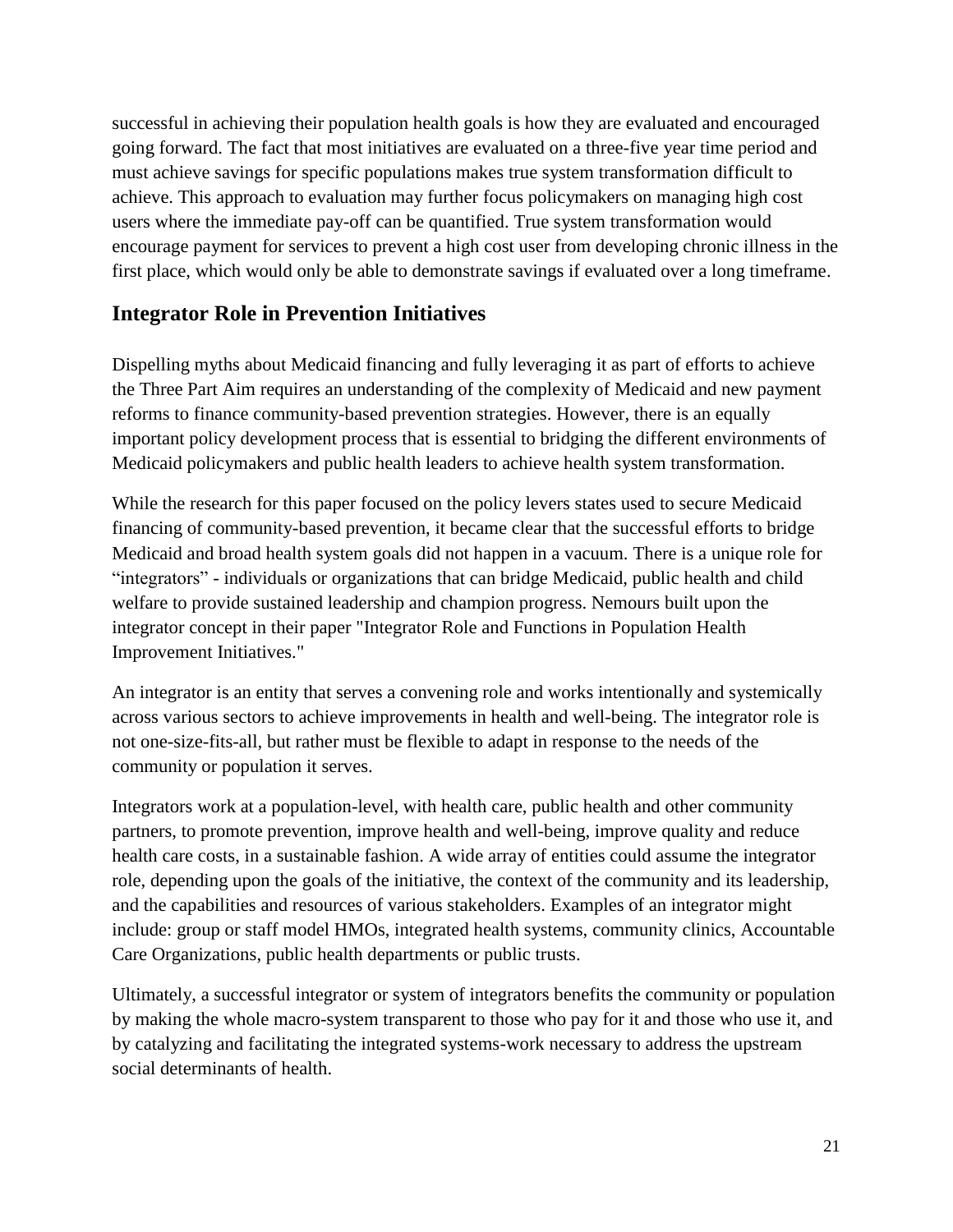Integrators will pursue financial sustainability via various methods, including leveraging existing and new sources of funding (e.g., Medicaid, public health and population health promotion programs, such as Community Transformation Grants, and others) to test payment reforms that promote value and incentivize disease prevention and healthy development and demonstrate how strategies such as connecting and utilizing different funding streams targeted to one purpose, program or initiative, reallocating, or pooling funding streams can advance the Three Part Aim and assist in spreading what works.

Integrators can play a critical role in working with the Medicaid program to implement community-based programs that meet the rules despite the complexities and challenges presented in this paper. Leveraging Medicaid to fund community-based prevention requires developing significant programmatic details and requires leaders who can drive a sustained partnership between Medicaid and public health. Integrators can navigate the different programmatic requirements, understand data and still see the big picture and move positive systems change forward in implementing prevention initiatives despite the challenges. The myths identified in this paper all present potential areas where integrators can navigate challenges in leveraging Medicaid funds for prevention. Whether it be the example of the long-term effort and process in Minnesota to build the CHW workforce by standardizing training curriculums or the capacity building of organizations like First 5 Alameda to help community-based organizations successfully bill Medicaid, sustained leadership with the knowledge and ability to understand how Medicaid can be used were vitally important to implementing and sustaining progress.

# **Conclusions and Policy Recommendations**

Medicaid funding for community-based prevention services has an important role to play in achieving the transformation of our health care financing and delivery system necessary to achieve the Three Part Aim. The findings in this paper reveal that federal and state policymakers can benefit from dispelling long-held myths, learning how states have been successful in supporting community-based prevention through Medicaid, and recognizing their challenges.

- **1. States have used different Medicaid financing authorities to successfully secure Medicaid funding for community-based prevention**. There is an increasing recognition that services can and should be delivered outside the traditional medical setting and new types of providers, and different types of services can play an effective role in prevention.
- **2. The goals of Medicaid and public health are increasingly aligned**. Medicaid is an evolving program. The coverage expansions anticipated under health care reform will provide Medicaid coverage to larger portions of the population. Nationally, four out of ten children have Medicaid or CHIP coverage, but in communities where there are more lower-income populations, the percentage is much higher. Depending on how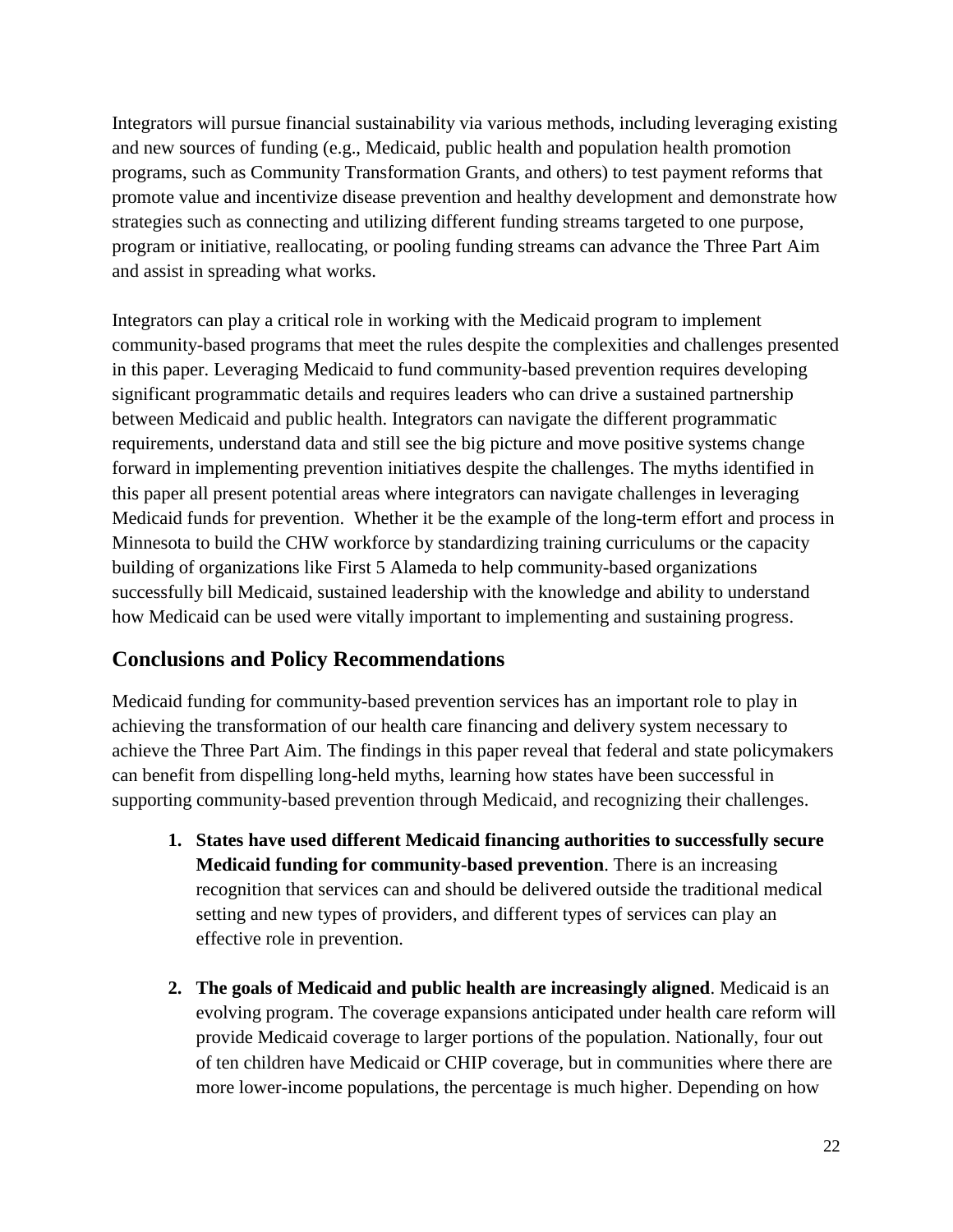the population is defined, Medicaid or CHIP-covered individuals are becoming the majority of individuals targeted for public health initiatives. This, coupled with an increased recognition that so many determinants of health are social and environmental, blurs the boundaries of what the responsibility of Medicaid is versus public health.

- **3. Integrated payment mechanisms, such as managed care or global payments, hold promise for recognizing the potential of prevention to improve the health of Medicaid enrollees and bend the cost curve, but only if evaluated in a way that allows the benefits of prevention to be realized**. Many Medicaid enrollees are covered by MCOs or newer state payment reforms. These per person payment models that allow shared savings are designed to benefit from investments in prevention. However, the potential for these reforms to focus on community-based prevention may rest in how they are evaluated and whether such prevention programs can perform effectively under these metrics. The evaluation of savings that result from community-based prevention initiatives may require a longer timeframe for study and a broader study population than evaluations of direct medical services.
- **4. Leveraging Medicaid to fund community-based prevention requires developing significant programmatic details and requires integrators who can drive a sustained partnership between Medicaid and public health**. Medicaid is indeed a complex program with many requirements. It has to be given its size and fundamental nature as an entitlement program. This means that leveraging Medicaid funding for prevention requires developing programmatic details that specifically define what a service is and how it will be billed, the qualifications for providers that may provide the service and who can receive services as well as in what setting. It takes creative leadership and sustained effort to navigate the different programmatic objectives and requirements of public health and Medicaid to fully support prevention initiatives. Integrators, that is, organizations or individuals who work intentionally and systematically across Medicaid, public health and child welfare and who provide vision and a convening role, are important leaders. Integrators can navigate the different programmatic requirements, understand data and still see the big picture and move positive systems change forward necessary to implement and sustain prevention initiatives.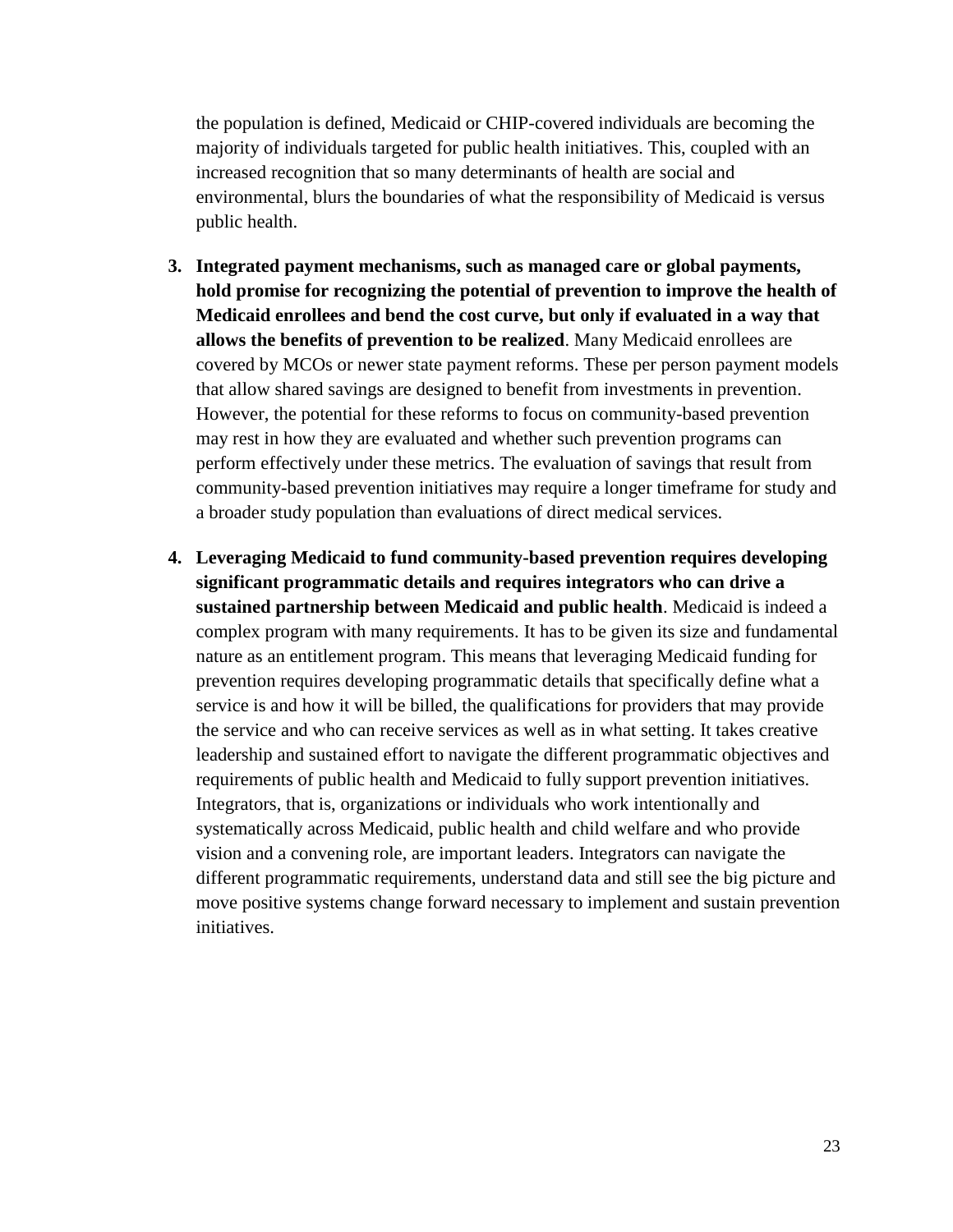### **Policy Recommendations**

The following are strategies policymakers should consider in order to increase opportunities to expand community-based prevention with Medicaid funding to Medicaid beneficiaries. These strategies would help reduce barriers, dispel the myths identified earlier in this paper, and maximize the promise of integrated payment systems to improve health and lower costs.

- **1. CMS should adopt as final the proposed revisions to current regulations to provide for Medicaid coverage of preventive services "recommended by a physician or other licensed practitioner."** This regulatory change would permit states to recognize unlicensed providers for reimbursement purposes in the delivery of preventive services as long as a service was recommended by a physician or other licensed provider. This change would make it easier for states to expand access to preventive services provided by nontraditional providers such as CHWs. It also is important to note that this proposed revision would help to make this regulatory provision better reflect the language of the Social Security Act.  $x^{\text{dv}}$
- **2. CMS should provide policy guidance to states to dispel all of the myths identified in this paper.** As part of the state-federal partnership in administering the Medicaid and CHIP programs, CMS policy guidance is crucial to ensuring clarity, fostering innovation, sharing evidence-based best practices, and encouraging coverage of community-based prevention services. For example, guidance on the types of non-medical services that may be covered is particularly important because of the significant influence of environmental factors on health. CMS guidance in this area should build upon Bright Futures and the Guide to Community Preventive Services, recommending its adoption by states as a standard of care for children enrolled in Medicaid and CHIP. Given the complexity of Medicaid, states look to CMS for guidance on what is permissible under federal law. When CMS provides guidance, it focuses the attention of states and others on the possible use of Medicaid financing. Guidance can serve as an invitation for states to pursue initiatives, giving them permission and direction to test new approaches.
- **3. CMS should translate the lessons from the innovation of CMMI awardees into new policy and practice by adopting new policy that reflects the lessons and disseminating both the lessons learned and updated guidance to states about what is working well and what federal authority allows.** The ACA has created many opportunities for innovation, especially through CMMI. These new initiatives are designed to test new approaches to payment and health care delivery that can inform future policy and practice. As we learn more about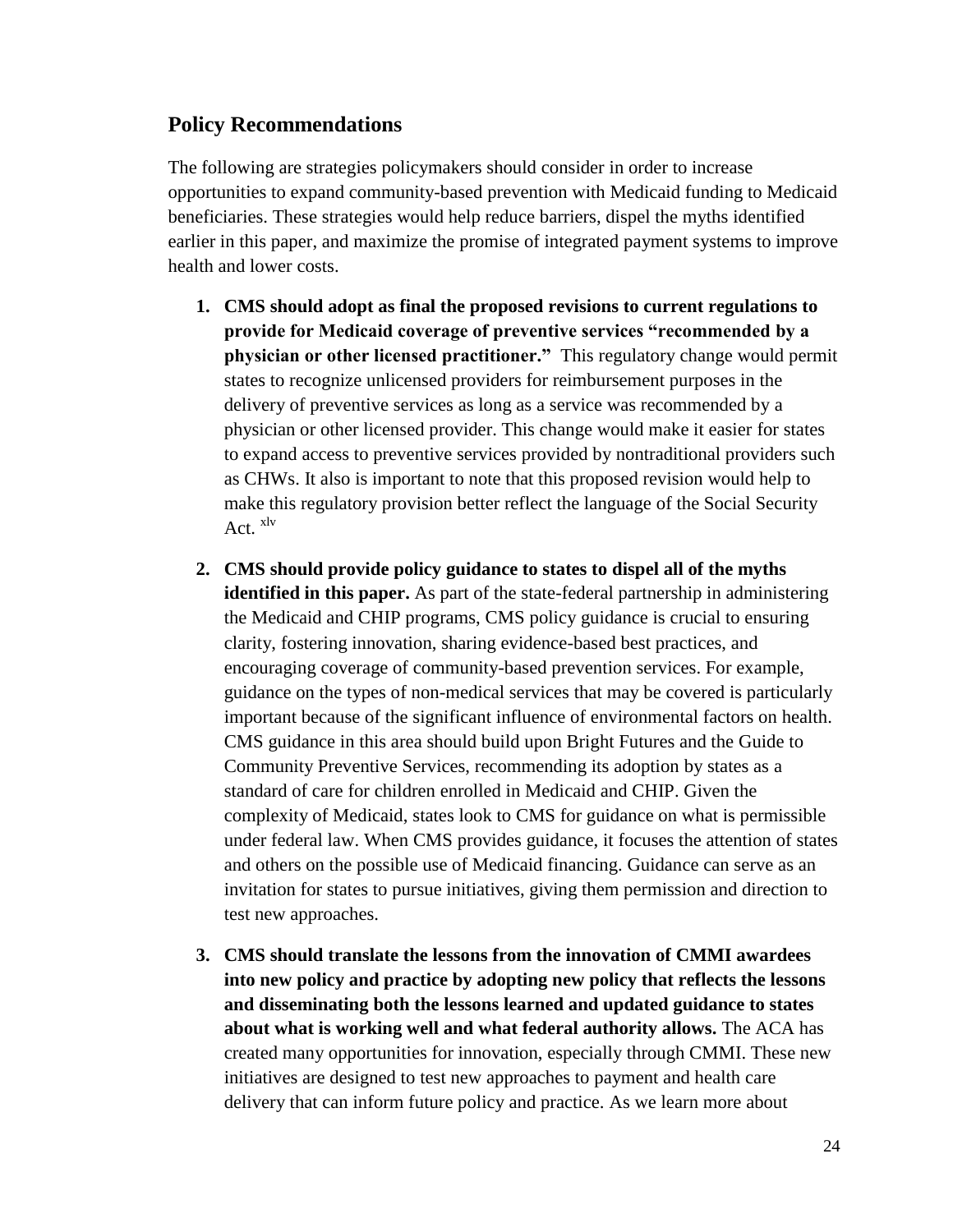successful models from the many new initiatives under health reform, CMS and CMMI should harness the lessons learned and encourage their take up by working to adopt new policy and providing clear guidance and encouragement to states. The new payment reforms and innovations hold great promise, but that promise can only be recognized if the lessons are quickly turned into policy for the Medicaid program.

- **4. State and federal policymakers should foster partnerships between public health and Medicaid leaders to encourage collaboration to increase investments in community-based prevention services**. While the goals of public health and Medicaid are increasingly aligned, population-based models and medical models are still two distinct approaches. Public health and Medicaid leaders often have different programmatic experiences and perspectives on budgeting, policy development and implementation. Bridging these worlds to achieve a highly coordinated health care financing and delivery system requires partnership. Bringing these leaders together through collaborative policy development or shared learning communities could encourage partnership and support to continue to empower these leaders.
- **5. CMS should test the concept of financing integrators that lead efforts to integrate Medicaid and public health to achieve common goals**. It takes leadership and sustained effort to think creatively about how Medicaid financing can be leveraged to support common goals of improving health. Medicaid's complexity requires leaders who are capable of identifying systematic issues and opportunities across Medicaid, public health and child welfare. These leaders can be characterized as integrators because of their ability to coordinate across programs. Effective leaders are able to champion initiatives and figure out how to better align Medicaid and public health as well as leverage funding in a coordinated way from both sources to support prevention initiatives. Recognizing the value and importance of integrators is critical, and allowing this function to be supported with Medicaid funds would be valuable.
- **6. CMS should evaluate integrated payment models over a longer period of time to give prevention strategies (such as obesity prevention) time to demonstrate return on investment and support actuarial analyses of prevention.** CMS has provided a number of ways that states and others can test innovative approaches to financing and delivery of care that result in better health, better care and reduced costs. However, these initiatives are evaluated in ways that may encourage more investment in management of chronic care, rather than population-based strategies. The short timeframe for evaluation misses the opportunity to benefit from primary prevention that could have the most significant long term impact. CMMI should support actuarial analyses of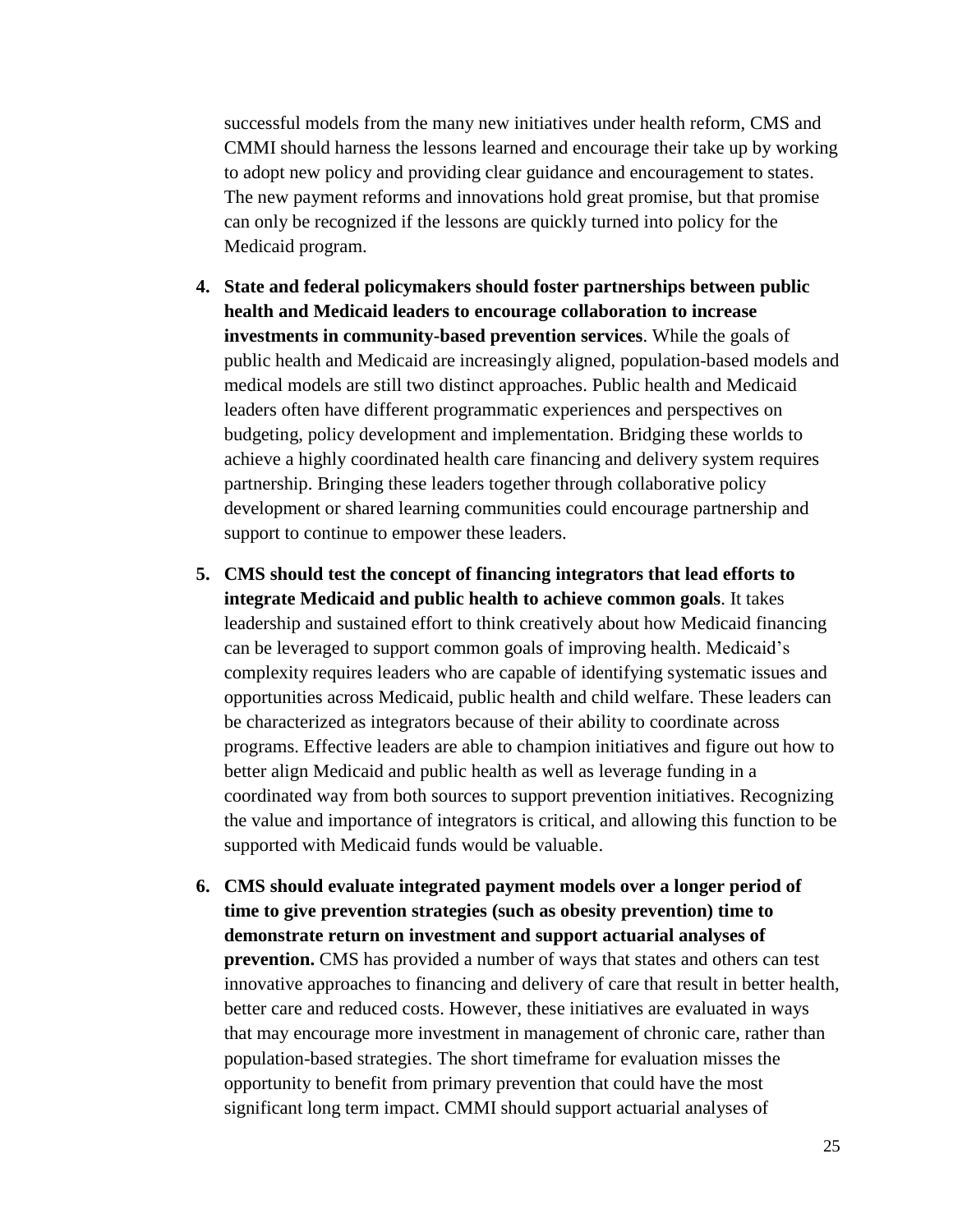integrated models of prevention over a long timeframe to better understand how to evaluate the costs, benefits, and savings achieved through prevention initiatives.

**7. CMS should provide pathways for incremental reforms that may help states achieve the long term goals of delivery reform and population-based health**. The ACA has provided many opportunities for states to think boldly about reform of payment and delivery systems. But for states that are not ready to take on significant health system reforms, there may not be a clear path for incremental steps to use Medicaid to fund population-based prevention initiatives. CMS should consider providing opportunities to innovate under current law, waivers or demonstrations in the context of smaller and more incremental reforms, similar to the SIM or the Health Care Innovation Challenge. Such opportunities could include testing innovative ideas in sub-regions of a state to mitigate perceived risks.

Leveraging Medicaid to fund community-based prevention requires regulatory flexibility and policy guidance from CMS, plus partnership with states to develop significant programmatic detail to overcome current myths. It also requires integrators, who can drive a sustained partnership between Medicaid and organizations focused on public health. By implementing these recommendations, health care transformation and effective systems change will take shape, accelerate and spread so that the entire population benefits.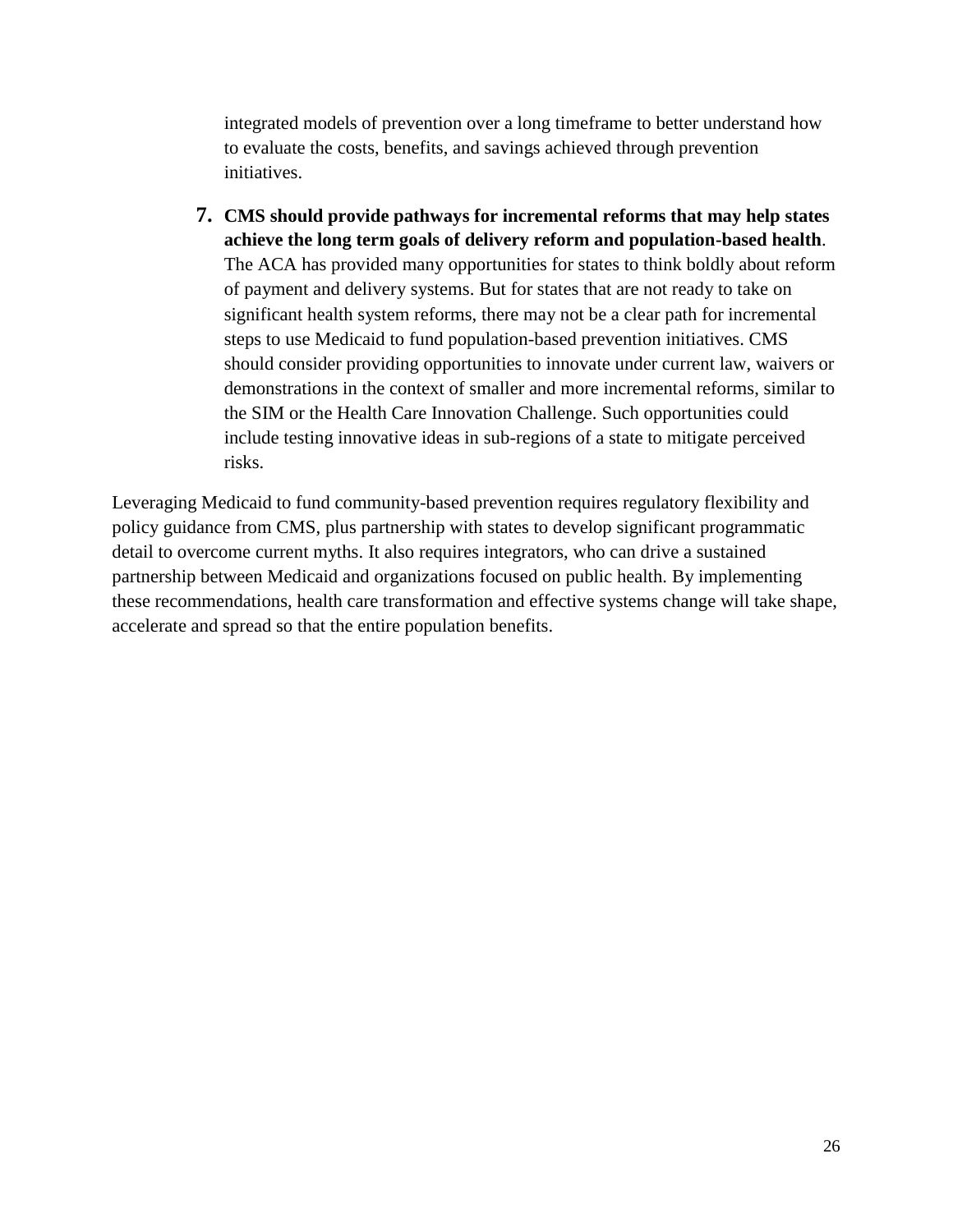v<sup>ii</sup> Centers for Medicare and Medicaid Services. Available at [http://www.cms.gov/.](http://www.cms.gov/) Accessed April 2, 2013.

viii 42 CFR § 440.40 (b)

ix 42 USC § 1396d(r)(5)

xi Kaiser Commission on Medicaid and the Uninsured, *Coverage of Preventive Services for Adults in Medicaid*, September 2012. <sup>xii</sup> McGinnis JM, Williams-Russo P, Knickman JR. The Case For More Active Policy Attention To Health Promotion. Health Aff March 2002 vol. 21 no. 2 78-93.

xiii J.M. McGinnis, "Can Public Health and Medicine Partner in the Public Interest?" Health Affairs, Vol. 25, No. 4, pp. 1044- 1052 (July/August 2006)

xiv Section 1905(a)(13) of the Social Security Ace and 42 CFR  $\S$  440.130

xv 42 CFR § 440.130

xvi Proposed Rule 42 CFR §440.130 accessed at http://www.ofr.gov/OFRUpload/OFRData/2013-00659\_PI.pdf

xvii 42 CFR § 440.40 (b)

xviii Bright Futures Overview accessed at brightfutures.aap.org.

xix Gotlib, I.H. & Goodman, S. H. (1999). Children of parents with depression. In W. K. Silverman & T.H. Ollendick (Eds.), *Developmental issues in the clinical treatment of children and adolescents* (pp. 415-432). Boston: Allyn & Bacon.

xx Health Resources Services Administration, Bureau of Health Professional, *Community Health Worker National Workforce Study*, March 2007.

xxi ACA, Title V, Section 5313

xxii Federal Register / Vol. 78, No. 14 / Tuesday, January 22, 2013 / Proposed Rules. Pages 4593 – 4724. FR DOC #: 2013-00659 xxiii Blue Cross and Blue Shield of Minnesota Foundation, *Community Health Workers in Minnesota: Bridging barriers, expanding access, improving health*, 2010.

xxiv Health and Human Services Budget Net Fiscal Impact of Proposals, Working Group Final Agreement – HF 1078, 6/7/2007 accessed a[t http://www.senate.leg.state.mn.us/departments/fiscalpol/tracking/2007/07HHS%20-%20HF1078%20-](http://www.senate.leg.state.mn.us/departments/fiscalpol/tracking/2007/07HHS%20-%20HF1078%20-%20ChangeItemsLineItemVeto.xls.pdf)

[%20ChangeItemsLineItemVeto.xls.pdf](http://www.senate.leg.state.mn.us/departments/fiscalpol/tracking/2007/07HHS%20-%20HF1078%20-%20ChangeItemsLineItemVeto.xls.pdf)

XXV Whitley, Everhart, Wright, Measuring return on investment of outreach by Community Health Workers, Journal of Health Care Poor and Underserved, Volume 17, Number 1, February 2006, pp.6-15.

xxvi 2012 Minnesota Statutes, 256B.0625

xxvii Minnesota Medical Assistance Community Health Worker program description, accessed at

[http://www.dhs.state.mn.us/main/idcplg?IdcService=GET\\_DYNAMIC\\_CONVERSION&RevisionSelectionMethod=LatestRelea](http://www.dhs.state.mn.us/main/idcplg?IdcService=GET_DYNAMIC_CONVERSION&RevisionSelectionMethod=LatestReleased&dDocName=dhs16_140357#P99_5220) [sed&dDocName=dhs16\\_140357#P99\\_5220](http://www.dhs.state.mn.us/main/idcplg?IdcService=GET_DYNAMIC_CONVERSION&RevisionSelectionMethod=LatestReleased&dDocName=dhs16_140357#P99_5220) on 12/7/12.

xxviii Blue Cross and Blue Shield of Minnesota Foundation, *Community Health Workers in Minnesota: Bridging barriers, expanding access, improving health*, 2010.

<sup>xxix</sup> State of New Mexico Department of Human Services Request for Proposal Centennial Care, 8/31/12. Accessed at [http://www.hsd.state.nm.us/pdf/rfps/Centennial%20Care%20RFP%20and%20Contract%20\(8-28-12\)\(FINAL\).pdf](http://www.hsd.state.nm.us/pdf/rfps/Centennial%20Care%20RFP%20and%20Contract%20(8-28-12)(FINAL).pdf)

xxx HHS, Home Visiting Evidence of Effectiveness, accessed at http://homvee.acf.hhs.gov/EvidenceOverview.aspx

xxxi ACA, Sec 2951, Maternal, Infant, and Early Childhood Home Visiting Programs HR 3590- Section L.(Title V 42 USC, 701 section 511)

xxxii http://www.marchofdimes.com/peristats/level1.aspx?reg=99&top=11&stop=154&lev=1&slev=1&obj=1&dv=cr xxxiii 42 CFR §440.169

xxxivhttp://www.commonwealthfund.org/Innovations/Tools/2005/Mar/State-Medicaid-Policy-for-Reimbursement-of-Maternal-Depression-Screening.aspx?view=print&page=all Medicaid Directors' Letter, October 22, 1999.

xxxv Transforming Population Health: Case Studies of Place-Based Approaches accessed at

<http://www.nemours.org/content/dam/nemours/www/filebox/healthpro/advocacy/seattle.pdf>

<sup>xxxvi</sup> Social Return on Investment from a Community-Based Case Management Program for Asthma, Urmi Bhaumik and Susan Sommer, 3/27, 2012 accessed at

[http://www.google.com/url?sa=t&rct=j&q=&esrc=s&frm=1&source=web&cd=1&sqi=2&ved=0CDgQFjAA&url=http%3A%2F](http://www.google.com/url?sa=t&rct=j&q=&esrc=s&frm=1&source=web&cd=1&sqi=2&ved=0CDgQFjAA&url=http%3A%2F%2Fwww.mahealthcouncil.org%2F2012-03-27-Bhaumik.pptx&ei=HOMPUdSPA-qP0QHuvIGgBA&usg=AFQjCNEDe2HYL0tz4yjbkazN5xGu71_Csw&sig2=m2D2QVMRBjcaN1ZbssABWA&bvm=bv.41867550,d.dmg) [%2Fwww.mahealthcouncil.org%2F2012-03-27-Bhaumik.pptx&ei=HOMPUdSPA-](http://www.google.com/url?sa=t&rct=j&q=&esrc=s&frm=1&source=web&cd=1&sqi=2&ved=0CDgQFjAA&url=http%3A%2F%2Fwww.mahealthcouncil.org%2F2012-03-27-Bhaumik.pptx&ei=HOMPUdSPA-qP0QHuvIGgBA&usg=AFQjCNEDe2HYL0tz4yjbkazN5xGu71_Csw&sig2=m2D2QVMRBjcaN1ZbssABWA&bvm=bv.41867550,d.dmg)

 $\overline{\phantom{a}}$ <sup>i</sup> Centers for Medicare and Medicaid Services. Available at [http://www.cms.gov/.](http://www.cms.gov/) Accessed April 2, 2013. ii 42 CFR § 440.40 (b)

iii Gotlib, I.H. & Goodman, D.H. (1999). Children of parents with depression. In W.K. Silverman & T.H. Ollendick (Eds.), *Developmental issues in the clinical treatment of children and adolescents* (pp. 4154320. Boston: Allyn & Bacon.

iv Donald M. Berwick, Thomas W. Nolan and John Whittington. The Triple Aim: Care, Health, And Cost. *Health Affairs,* 27, no.3 (2008):759-769.<http://content.healthaffairs.org/content/27/3/759.full>

 $\rm v$  Nemours, Integrator Role and Functions in Population Health Improvement, May 2, 2012.

 $v_i$  Section 1905(a)(13) of the Social Security Act provides for Medicaid payment for "other diagnostic, screening, preventive, and rehabilitative services, including any medical or remedial services (provided in a facility, a home, or other setting) recommended by a physician or other licensed practitioner of the healing arts within the scope of their practice under State law, for the maximum reduction of physical or mental disability and restoration of an individual to the best possible functional level."

 $x \cdot$  Section 1905(a)(13) of the Social Security Act